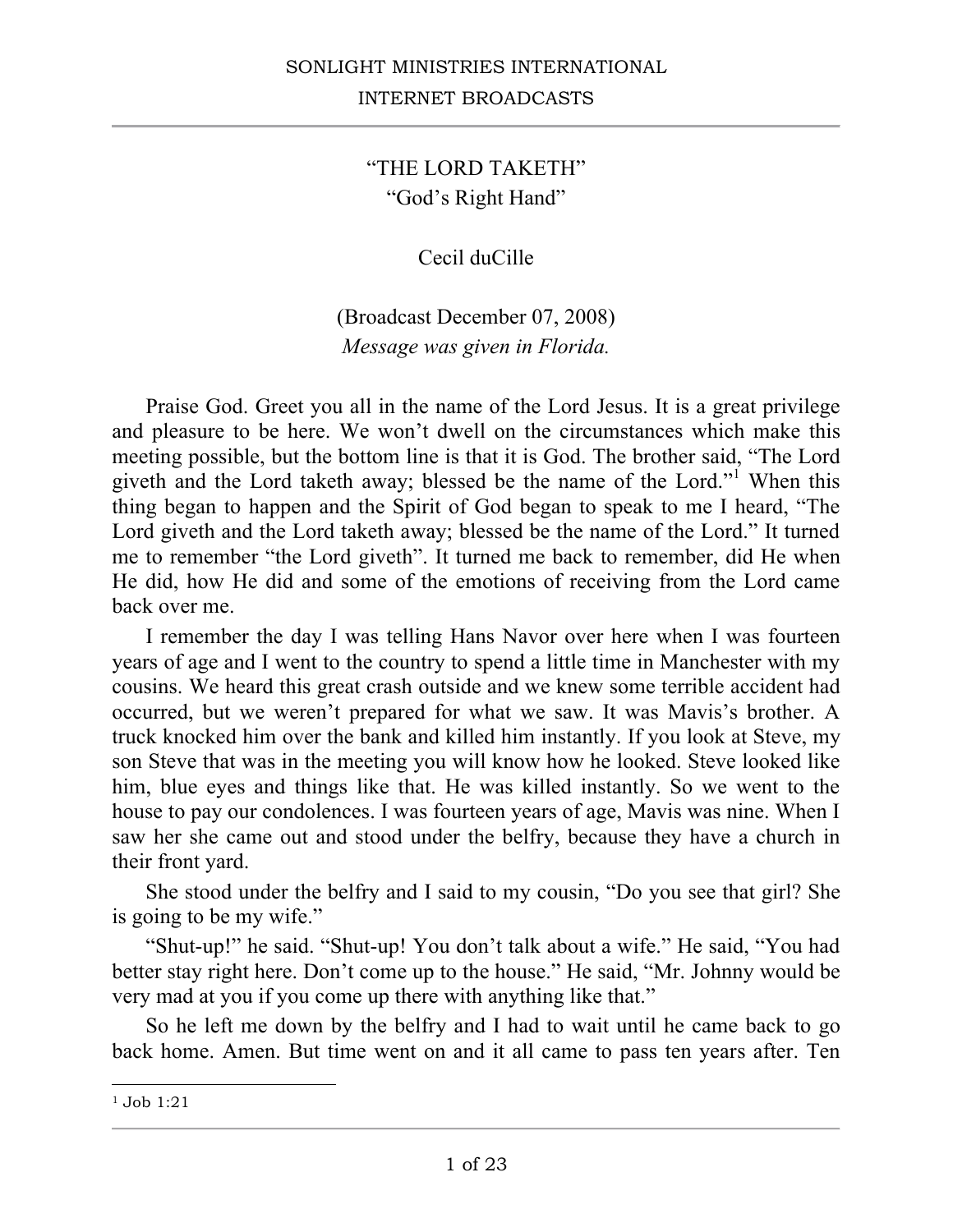years after it came to pass and I had forgotten all about this now and was back in the area working with the Agricultural Department as Assistant Accountant. I prayed to God, I had already received Jesus now. I said, "My God, please give me a wife." I didn't like women to be honest with you. I began to dislike women because they talk so much. I don't know if you will forgive me, but it is the talking part that bothered me. I couldn't stand it. My mother and my sister "Talk, talk, talk, talk, talk" and they would get together after each other and I said, "My God if you give me a wife, don't give me one like my mother or my sister." They are two beautiful women, but no. So I kind of suspected that most women were like that, like the experience that I had with my mother and my sister. So I didn't want one like that. So I prayed and the Lord answered my prayer. I was in a sleep I believe one day and I saw a beam of sunlight coming through from above, high up, coming down into my room. I could see the figure of someone coming down in the sunlight. The person came and she held my hands and I was so anxious to see this person, because I knew the promise of God came to me then and she just disappeared.

He said, "When you see her you will know her."

So I had no name, no nothing, but a knowledge in the Spirit that I was going to know her. I was at my office one day, down making paybill or something like that. Some stranger came in at the door and was being introduced to everybody and I didn't have any time to look up, but the person was brought to my desk. I shook her hand without even looking up. "Pleased to meet you." and I looked up and I got a shock right through my whole body. God's promise! I slumped back in my seat not knowing how this will ever come to pass. But it so happened that I used to teach Shorthand and Bookkeeping and Typewriting, all those things. She wanted to learn touch-typing and shorthand, so she came to my house for me to teach her. You know the Lord just touched her there and that is how it started.

I mean I am talking about "the Lord giveth". The gift of God is eternal brethren. It is not a possibility that God can take back a covenant that is made. A covenant is something that is eternal. It is eternal and God is making us covenant people. It is eternal. We kind of felt eternal and immortal at the same time. I don't know how to explain it, but death was not part of our thinking. Hallelujah. We happened to have made a little preparation because we bought the spot from this place. That is how we got to be here. The place we went to yesterday to put Mavis in the earth, we bought it long ago and forgot it. We forgot it entirely and we didn't know that anybody would die.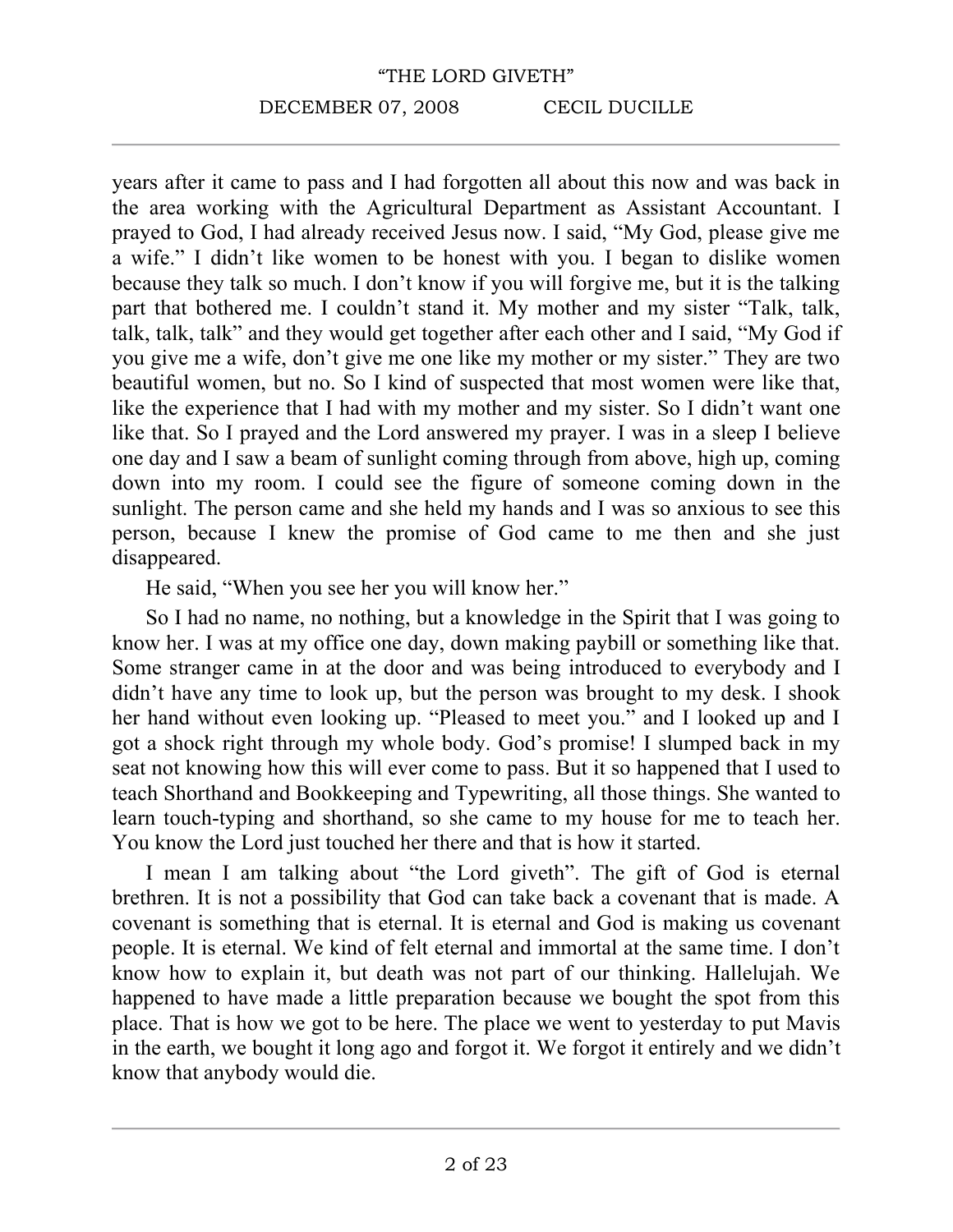I said to God, "Lord, why did You not tell me? Why did You not tell me that You were going to take Mavis?"

Well He showed me that He had told me many times, but like the Bible He wrote it in mystery. He gave me a mysterious thing like I'm doing a thing, we are doing something and Mavis wasn't there. Secretly in my heart there was a little fear. I did not want to face the fact that one day we would be sitting in this hall without her. So I shied away from it. You know you can deceive yourself a lot?

First of all He said, "How do you feel now?"

I said, "Lord God I don't know how I am going to face tomorrow without her."

For sixty years she had become a part of my body and soul and I don't know how it is going to be possible for me to face tomorrow.

He said, "Well suppose I had told you? You would start having this feeling from then."

Do you understand? So certain secrets belong to God. He didn't tell us. Hallelujah.

In memory of her I would like to start this Word, because my heart is really full with these Words that God has been speaking to me. I would like to start it with singing one of her songs for you. Brother Herman, I don't know if you know it, but you had better sing. Come. I don't know if any of you sisters want to come to help us to sing it? This song: *His life was broken, for my life a token.* We sat in London and we made up so many of these songs, but this song the man that put it together, the tune is "*Ol Sol O Mio*", My soul. This man was sitting in one of Brother Warnock's living room in Canada and the Spirit came down upon him and he wrote two verses of it. When we sang the two verses we felt that that wasn't enough, so we started and it just flowed from both of us; one line here; one line there.

*His life was broken, for my soul a token But now He lives again to free from sorrow's pain (chorus) O how I love Him*

Herman do you know that song?

"I am looking at the words here. Some of the song I know."

Good. So we will start the song from the beginning then and we will sing the two verses that the brother sang.

> *Down From His Glory everliving story My Lord and Savior came and Jesus is His Name*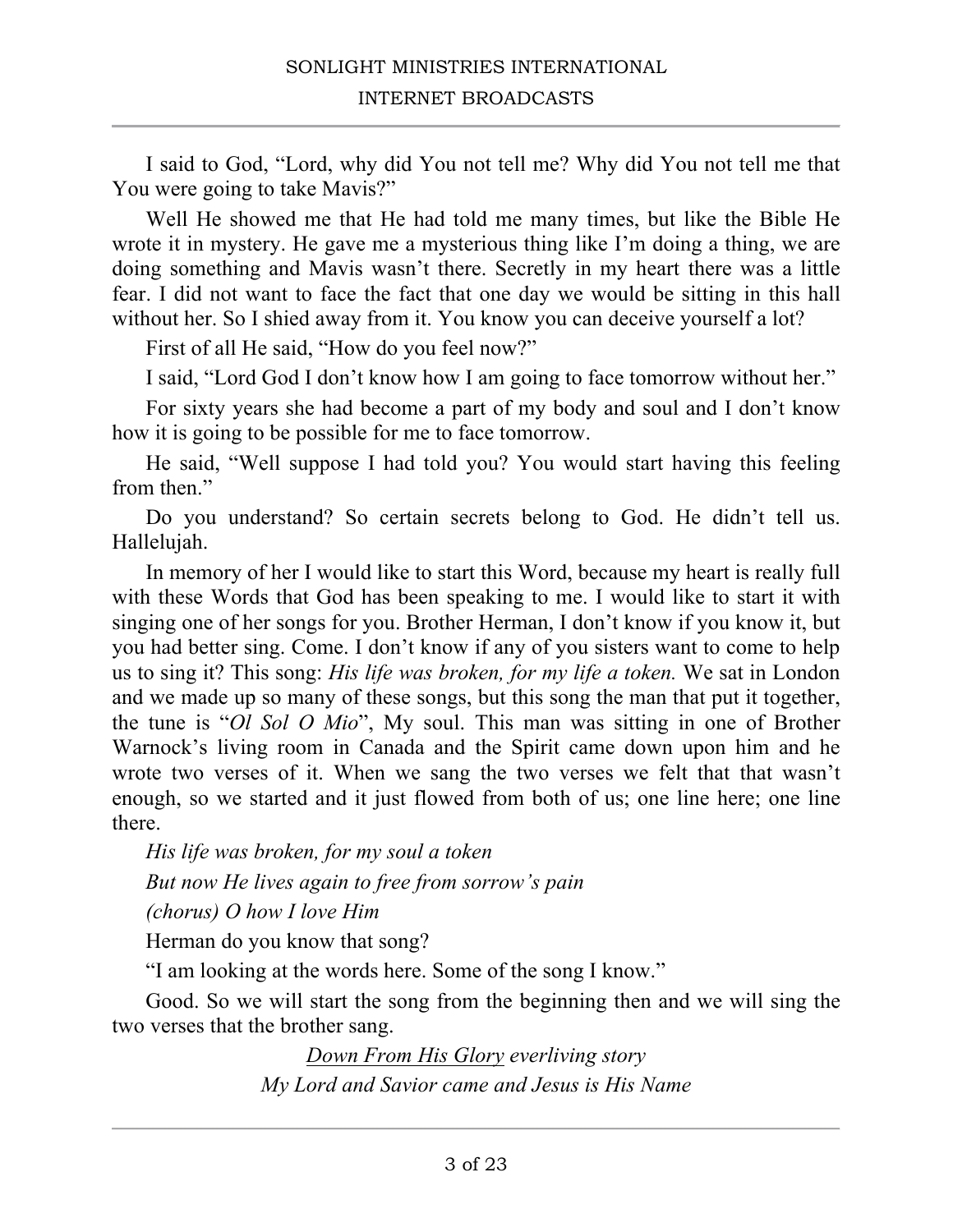*Born in a manger to His own a stranger A man of sorrow grief and agony*

*(Chorus)*

*O How I Love Him how I adore Him My breath my sunshine my all in all The great Creator became my Savior And all God's fullness dwelleth in Him*

*What condescension bringing us redemption When in the dead of night Not one faint hope in sight God's gracious tender laid aside His splendor Stooping to woo to win to save my soul*

*(Chorus) Without reluctance flesh and blood His substance He took the form of man Revealed God's hidden plan O glorious mystery sacrifice of calvary And now I know Thou are the great I Am (Chorus)*

*His life was broken for my soul a token But now He lives again to free from sorrows pain I'll sing forever of His great endeavor Throughout eternity in Glory Land (Chorus)*

Thank You Jesus. Thank You Jesus.

I want to speak to you about God's right hand. Today God's right hand is sitting here before me. It is in the heavenlies and it is on earth and it is designed of God for a certain task at the end of time that has never been done before and to complete the will of God in bringing man into God. Hallelujah. Now let's look at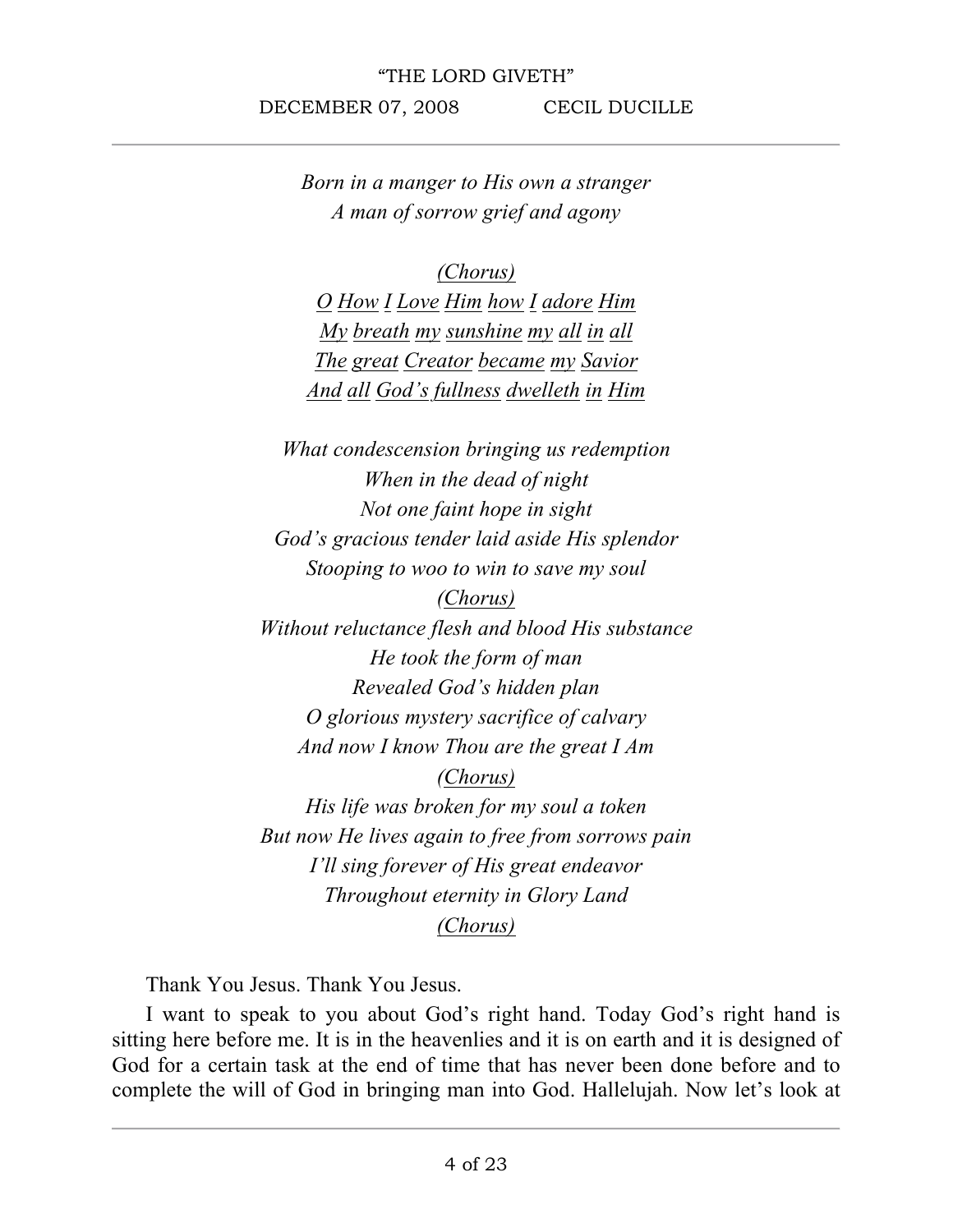## SONLIGHT MINISTRIES INTERNATIONAL INTERNET BROADCASTS

the will of God from the very beginning. The Bible says that God created man. Amen. Genesis 1:26, "*And God said, Let us make man in our* (own) *image,…"* "*In our* (own) *image",* in other words, "Let us make man to look like us." Now God had no physical image, but God had spiritual image. So God was going to create a physical being after the spiritual image of God. In other words to look like God. God sees; God feels; God touches; God hears; God speaks. Hallelujah. "I am going to make a creature with an intellect. One that thinks; one that speaks; one that hears; one that understands; one that calculates; one that believes; one that can doubt." Now that is a problem. If He made a man to believe then to make the man in the complete image of God he must have the capacity to doubt. Amen. If He makes a man to see he must have the capacity to be blind. If He makes a man to feel he must have the capacity to feel good and to feel evil. Praise be to God. Are we understanding?

So then God had a problem. Have you ever heard that before? God had a problem because He was going to make a creature that could be like God or like the Devil. There was no devil at the time – well yes there was a Devil at the time, but when God first made His Word there was no devil. But God now knows that His creatures have the ability to choose whether they wanted to be God or whether they wanted to be devil. That is a very awesome responsibility that you have to choose to be God or to be devil. Or if you make no choice then you become devil. Hear me now. So then there were three choices: a choice to be God, a choice to be devil, or no choice. Both of those were playing against for to be God you have to **be**; to be the devil you have to be **not**. In other words there is no falling into godliness. There is falling into sin, but you can't fall into godliness. You are going to have to work for it. Amen.

So then I am trying to give it to you as He gave it to me, right. At times you sit down to meditate with God and these are the things that you meditate about.

"Lord God why did You do this?" "Why did You make man to sin?" Because God said, "I made good and created evil."<sup>2</sup> That says everything. God had a problem when He made good that He also created evil. For as I always say to you, a simple understanding: God made man and created the motorcar. It is very simple. God has to take responsibility for making a car; He has to take the responsibility for making an airplane, because the same God that made man, He gave him the capacity to make car; make plane; make good; make evil. Amen. Then the onus, the responsibility is thrown back upon the church. I don't know if you know what your responsibility is? But it is thrown right back on us and we have been stupid;

<sup>2</sup> Genesis 1:31; Isaiah 45:7;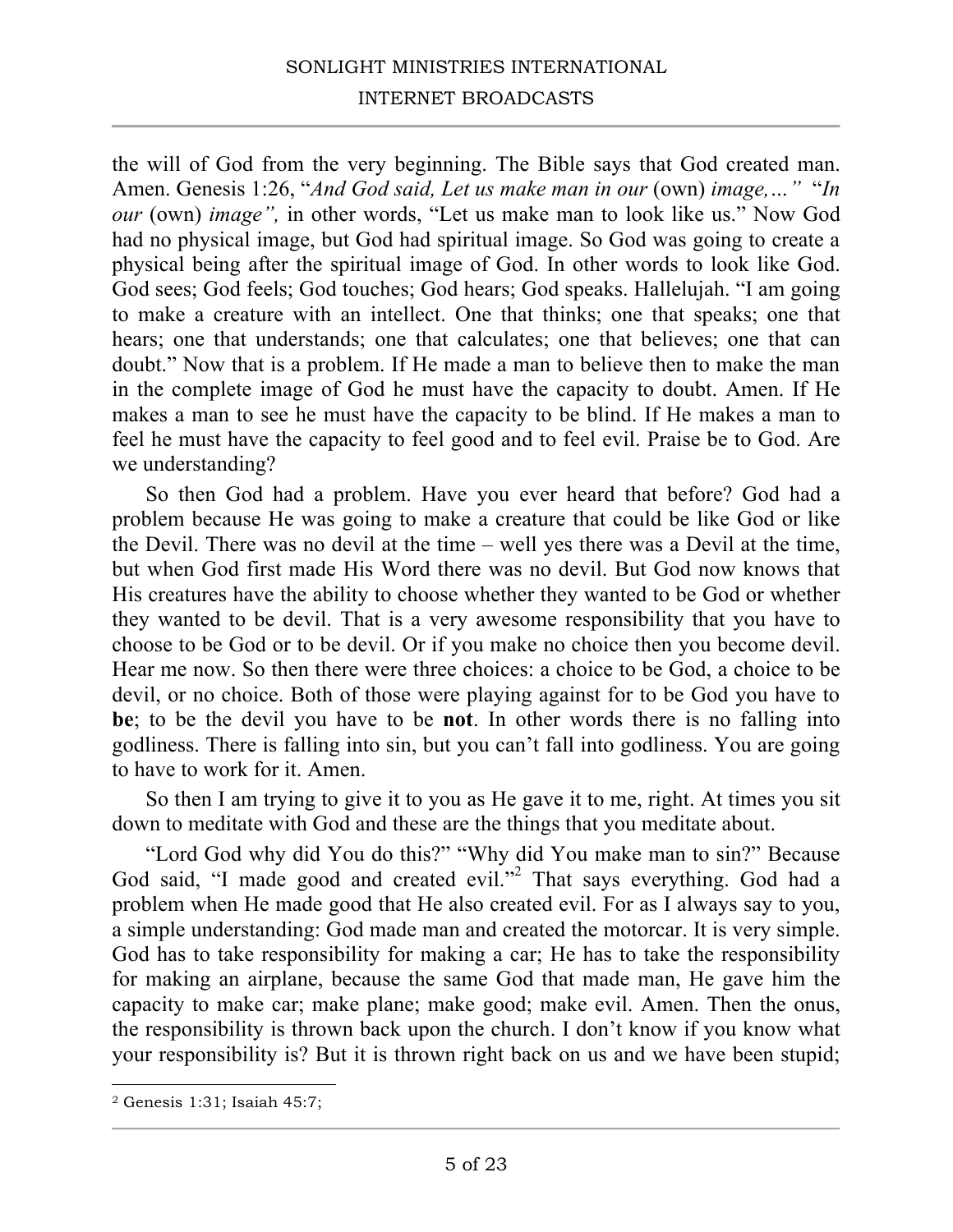downright stupid. Amen. I mean I look at myself and I say, "My God I don't have any sense." If I had sense I would be like God right now. I will tell you what, I am going to tell you why. If I had sense, if I was really what I should be I would be like Jesus Christ standing up before you right now.

So He said He is going to make man in His own image, *"after our likeness".*  What does the "*after*" mean? It means afterwards. The point of making man is that he might be in His likeness. It is not that you must remain in the image of God. God wants you to be like Him. Imagine God giving His throne to you? Imagine God giving His throne to us? He says He would make us in His likeness after His image. That means that we have the capacity to evolve. (You like the word evolution now.) You have the capacity to evolve into God Himself, so that many Christ's will walk the earth, that many "*saviours"*. <sup>3</sup> Amen. That when you find within yourself the ability to save, to help people, to do, that it is God that is coming up into you. Amen. Because He made us to save every other thing that He made. He made us in order that we might evolve, not evolve by evolutionary process, but evolve by deliberate; a deliberate growth into God-likeness; that we should be like God; that when we speak the sun stands still. Yes! Yes! Didn't a man do it? "Thou sun stand still in the valley of Ajalon."4 Yes, the man Joshua did it. Amen. He has carried us all through the processes; we can turn back the powers of darkness. We can do all these things. BUT you can also succumb to them and be a wimp and a waste of God's glory. Oh God Almighty have mercy upon us.

So He has a right hand working all through the ages. Amen. From the time He made Adam there was the right hand of God working through all the ages and the left hand: which is the carnal; sinful; always trying to outdo the right hand. Then Cain would kill Abel. Because Abel was ordained of God to be that right hand Cain killed Abel. Amen. Adam and Eve got together and they said, "We have done wrong. We have made a manchild and created a murderer." Do you hear me? "We made a man and we created a murderer." But before they made another one, it took 130 years before he knew his wife again because they were afraid they were going to make more Cain's. Amen. So they came together and said, "Lord God, give us a man that will vindicate the cause of God." So they prayed and in 130 years another boy was born. Eve thanked God that Seth has come forth, "At last You have given me a manchild that will vindicate the cause of righteousness."<sup>5</sup> So it was. If you watch your Bible right through the ages there is a man. Amen.

<sup>3</sup> Obadiah 1:21

<sup>4</sup> Joshua 10:12-13

<sup>5</sup> Genesis 4:25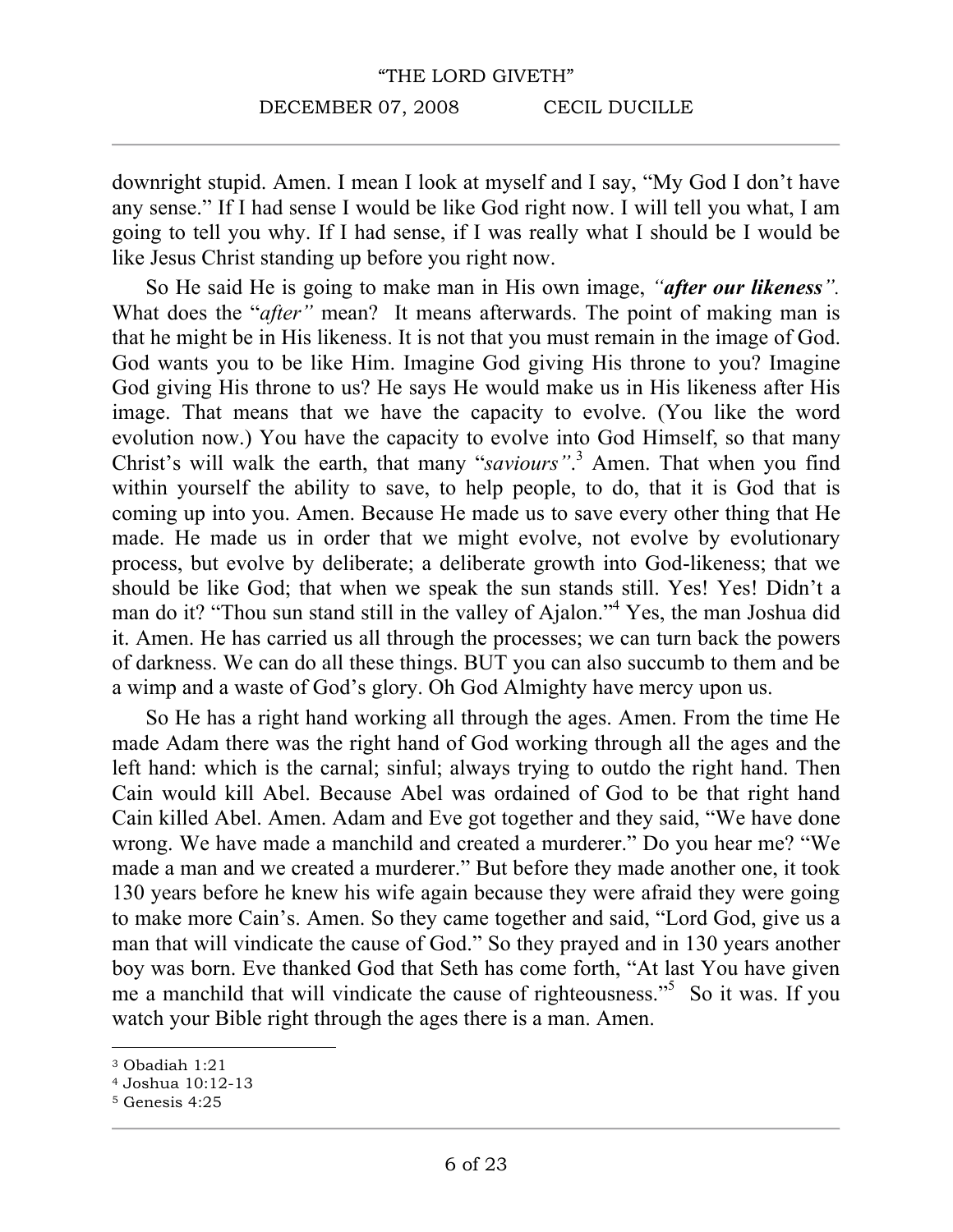### SONLIGHT MINISTRIES INTERNATIONAL INTERNET BROADCASTS

Sin got ahead of righteousness. You hear that now? Sin got ahead of righteousness and sin begin to multiply among men. Men began to do all manner of wickedness. They went so far that they would have destroyed the plan of God to bring forth a righteous generation on earth to rule through the eternal ages. They had gone so far, God tried to find a solution. He found one man and that one man had three sons. Look out about having children. Make sure that you don't have children that come forth with the wickedness that was in your generation, but that it comes forth with the godliness that is in you. Do you hear? By prayer and faith already we have all made the mistake; most of us are past the age. But the young ones: look at that baby; that fellow there that is inside that baby. Put your hands on it Brother Patrick and both of you pray, "I bless you in the name of Jesus Christ. Be thou a son of God." Jesus Christ said, "Son of God from the womb." So then if we had the sense that we ought to have had we would have brought forth a righteous generation; but we didn't have the sense. So now we get the sense and we are going to use the power that God has given us. So then it comes to pass that all through the ages God gets a man.

Now when these people decide to destroy God's kingdom; the possibility of God's kingdom coming forth on earth, God said, "It repented Me that I had made man."<sup>6</sup> Amen. He didn't mean repentance like how you are sorry for what you did and you did wrong. No. It means: "I am going to have to change; I am going to have to kill them." Yes. That is what it means by "It repented me." It means that, "I will have to turn the plan because the wickedness progressed too much, too fast." Two thousand years and the wickedness has passed the righteousness and there was no hope of the righteousness ever catching up, so God slew them all. He drowned them in a flood and the flood is a type of baptism. The flood was a type of baptism, for when they baptized them into death – many were saved. Many were saved, maybe millions were saved. Hallelujah. Sure, because when Jesus Christ went to hell He went specifically to preach to them, to those who in the time of Noah lost their lives.<sup>7</sup> God provided a place in hell for them to be in until Jesus comes. He went to hell to save Noah's congregation and He did preach them out of prison.

So God chose Him a people. He said at one stage that He saw a man and this man was righteous and this man loved God. He was a son of Seth coming down. So God said, "All right, I am going to choose this man" and He chose the man Abraham. He said, "Out of this man I am going to bring forth a generation of

<sup>6</sup> Genesis 6:6

<sup>7</sup> 1st Peter 3:29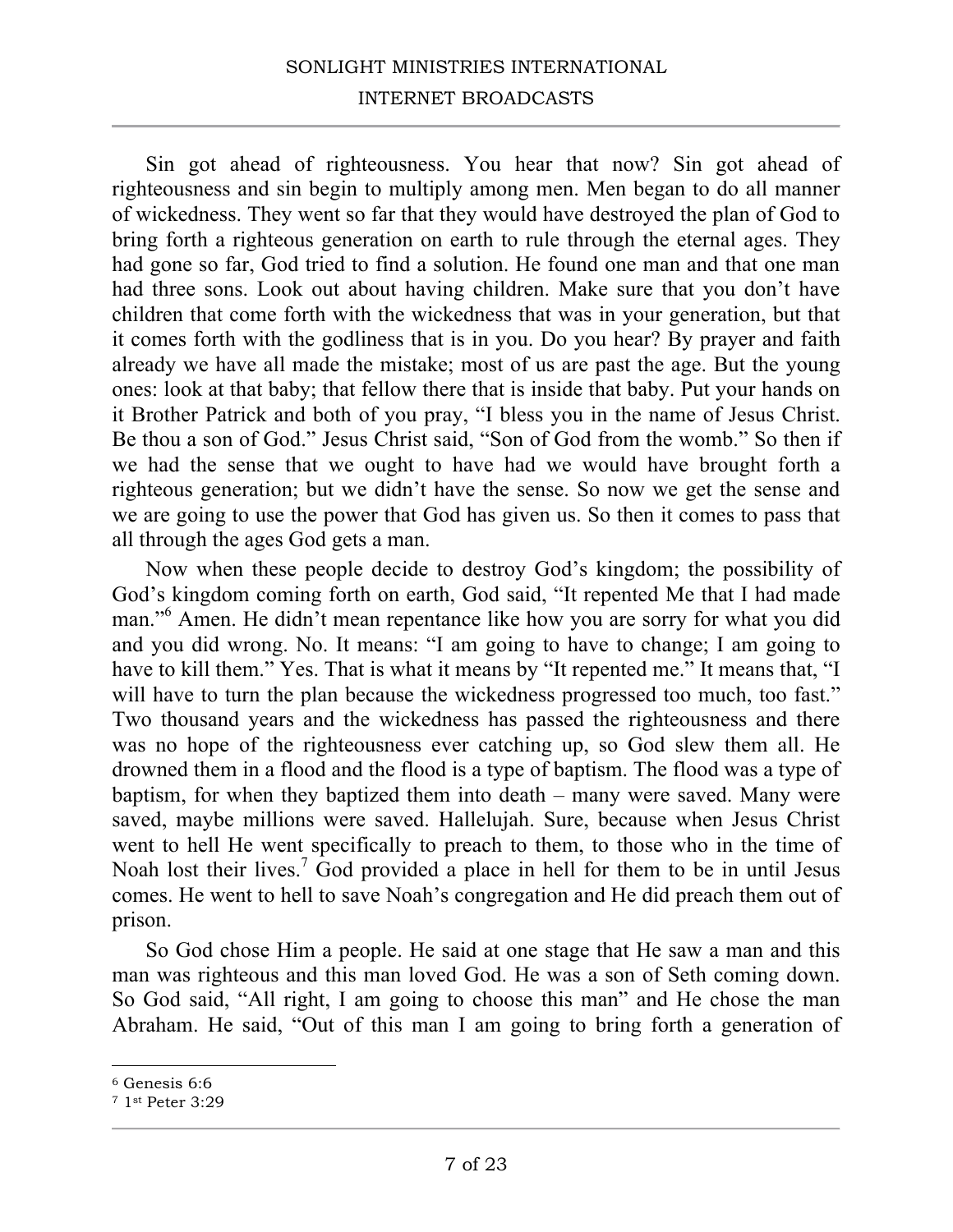people; a blood-line; a generation of people." This generation of people must bring forth righteousness in the earth and this righteousness must come like a flood and it must overthrow wickedness and sin and eventually bring forth God's plan: make man in His own image.

Now God has the problem of not only bringing forth righteous men, but of stopping sin forever and ever, that no more sin will ever come back on earth. I hope you understand. So He will have to do away with everything that is turning towards sin and anything that would revert or backslide – He has to do away with that too. So this is God's plan. So God's plan then is to make you like Jesus Christ.

So how did the plan work? Okay! He got one man and the one man was Abraham. Abraham now was supposed to bring forth this righteous generation that would save the earth. Now is the right hand of God risen up again. He got the man to have one son when he was what? Ninety some years of age. Isaac, but yes, then the Devil had got a punch in. The Devil had got a punch in because Abraham was not perfect. He found in Abraham's nature a sneaky way of getting in so that Abraham had an Ishmael. So you see, here is the good and the evil. The Isaac was to bring forth the people of God and the Ishmael would bug them right down to the last point. In other words they had to overcome the Ishmael that is within them.

Now I want you to notice that the Bible is filled with God talking to man. But where was God when He talked to these men? He was outside of them. But He wanted to make man in such a way that He would no longer talk to you through your ears, but He talks from inside. Amen. So He designed you as a vessel. There again you are susceptible to evil, because if you are a vessel to hold God you also have the capacity to hold the Devil. But God and the Devil are not going to live in the same vessel. So war was declared. There must be a continuous war where the God in you fights against the Devil in you. So far we are not so much fighting against the Devil outside here, but we are fighting against the Devil inside here. It says, "*For the law of the Spirit of life in Christ Jesus …*" <sup>8</sup> What is the law of life? "He that hath the Son hath life."<sup>9</sup> Amen. But "the law of death is sin." So therefore if you sin you become a servant of sin. So you are under the law of death and you can only be redeemed by the law of life. How is that going to happen? So therefore God designed a design. He designed something and this is that from Abraham righteousness; "believe God and it will be counted to you for righteousness."10 The belief in God is to get you in a place where God could get inside of you. Inside of

<sup>8</sup> Romans 8:2

<sup>9</sup> John 3:36

<sup>10</sup> Romans 4:3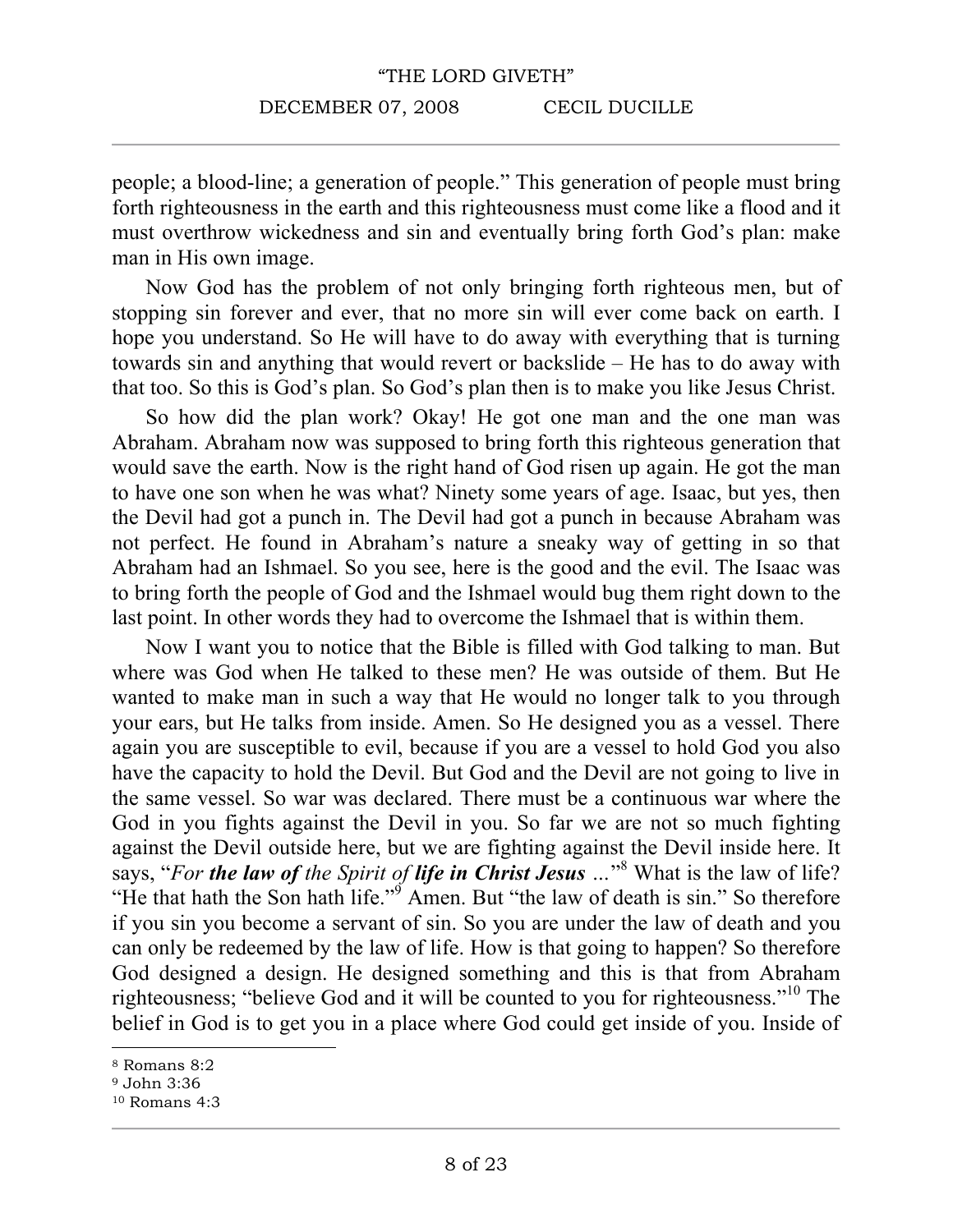you and getting inside of you He will kick the Devil out of you. It is a simple way. It sounds simple all right.

The Devil said, "Well all right, if God is getting inside of people, I also have to get inside of them, but he is inside there already because your ancestral endowment cause you to revert to what your father used to do and what your mother used to do. So God got a special family coming down and in that family there is a streak of righteousness; a streak of God-likeness coming down. Remember now they don't have Him inside them yet; He is all outside. But that streak of godliness is coming down, coming down, God Almighty working through this family. We call them Jews, we call them Israel, but that is the family that God chose.

I am showing you something here that is very important that God wants you to catch tonight if you don't get anything else.

The endowment that God put in the Jews, that He had a little girl from her father coming right down, right down, right down. Boom! He got the seed He wanted. He called her Mary and she was to bring forth the Christ, because He could not come forth with too much of that heavy burden of carnal humanity. He had to be human to bring into the human realm the God nature, but He also had to be human. He had to be human, He had to be God. He came from this generation that had a record of overcoming the Devil and then He sent the Holy Ghost. Now the Devil protested. The Devil protested because he can't inseminate humanity. That is one thing that God kept to Himself. No devil can have a child with a woman. So it came to pass with some of these people preaching that Eve in the garden was inseminated by the Devil and the Devil took the form of man and gave her Cain, because the Bible says that Cain was the son of the Devil. You become the son of the Devil not necessarily because your mother had intercourse with the Devil. Amen. So therefore it is a lie.

So God, because He was the maker of the seed, because He was the maker of man, He could make another man. So it was quite in order for Him to make a man. Hallelujah and He went by the natural way and He took a seed out of His bosom like the first one and He put it in the womb of the woman and the woman was going to have a child now with ancestral nature of God. God was her ancestor and of course Abraham and David coming down.<sup>11</sup> Of course when you talk about David, you know how terrible David's situation was. He went upon a roof and he saw a woman and he just couldn't contain himself and killed a man to get her. God that was an awful murder, yet he was a man after God's own heart.<sup>12</sup> He repented.

<sup>11</sup> Matthew 1:1

<sup>12</sup> 1st Kings 11:4b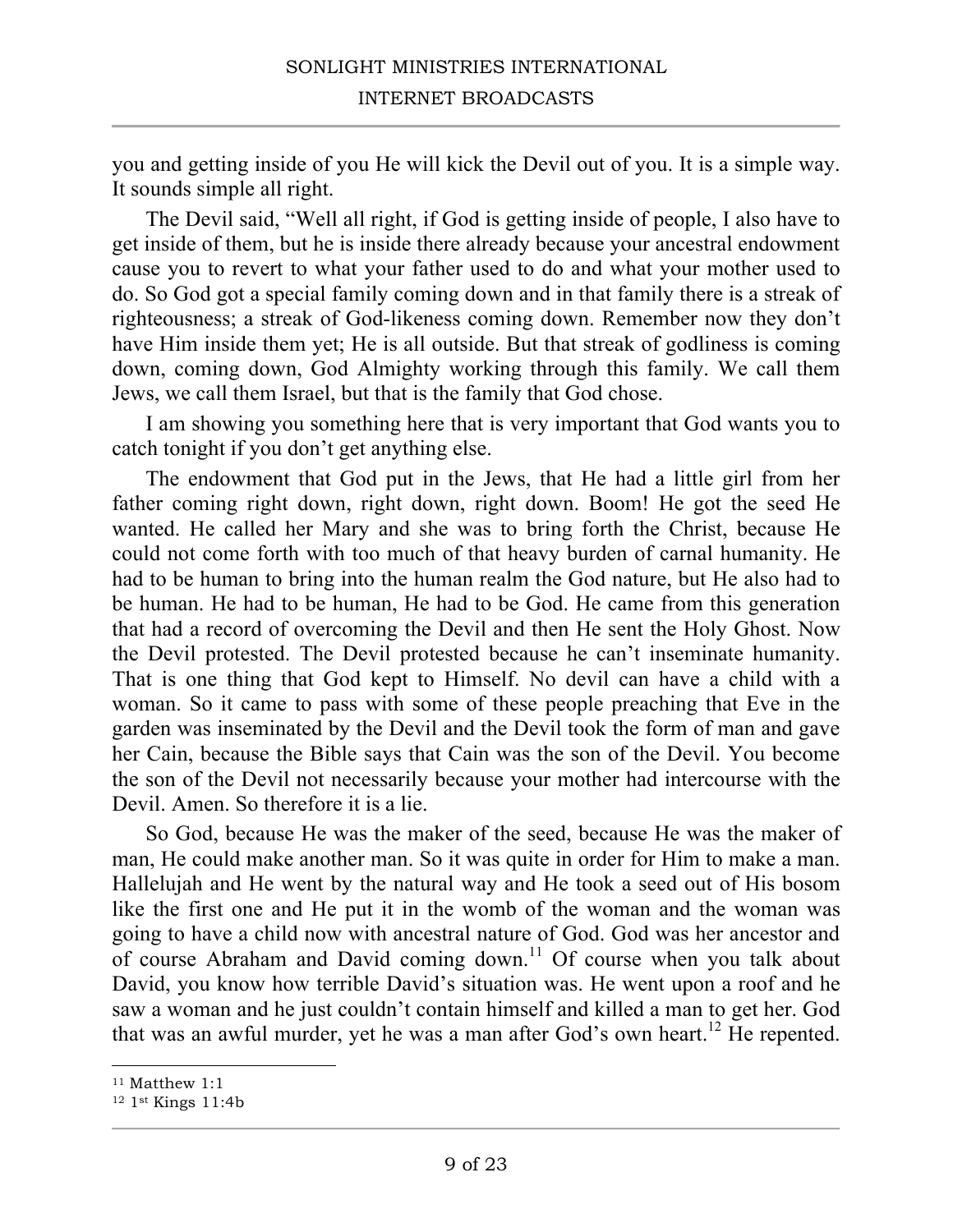It says, "*…If any man sin,* (he) *we have an advocate with the Father,* (even) *Jesus Christ the righteous:*<sup>"<sup>13</sup> So he, David had an advocate and so he went to his</sup> advocate and God forgave him.

So now this man called Jesus that was birthed was man and God at the same time. But what you did not know, I want to tell you a revelation thought that God brought to me, that when Jesus Christ took up His ministry, after the Holy Ghost fell on Him, He had to go for 40 days into the wilderness and to fast and pray to get rid of Mary. He had to get rid of His human nature. He had to get rid of the ancestral endowment of David, for upon that endowment there was every sin: there was murder; there was all different crimes committed; there was a carnality, a horrible carnality that made Solomon have 900 odd wives. Can you think about that? A man can't manage one wife. It is such a difficult thing to manage one wife and the man had 900 wives and so many concubines. It is amazing, almost impossible. If it wasn't the Bible that I read it in I would never believe it. Amen.

So Jesus had to go fast 40 days and 40 nights to get rid of David. Not you David, but He had to get rid of David His ancestor. Watch the temptations that the Devil gave Him, they were the temptations that the line of David had succumbed to. Amen. Jesus used His authority upon him. "*Get thee behind me, Satan: for it is written...*<sup>"14</sup> "*Thou shalt not tempt the Lord thy God*."<sup>15</sup> He now was no longer man, Mary's son that you can tempt, but He was God. "Get out of here! He said, You can't tempt God." Hallelujah.

Remember now God's plan is to have man walk and talk like God. God's plan is to have many Jesus Christ's walking the earth. You understand? So the pattern Son that He sent must multiply. Amen. Now we come down to us, because this work must be finished at the end of time. This work must be finished in our time. Hallelujah. The Bible said that on the sixth day He made man.<sup>16</sup> On the sixth day He made man. So we have come to the sixth millennium. We are according to our calendar gone over into the morning of the seventh. God said that man was completed on the seventh day. Let me read it because somebody wouldn't understand. In Genesis 2 He said that He completed the work He was doing for six days. Genesis 2:2, "*And on the seventh day God ended his work which he had made; and he rested on the seventh day from all his work which he had made."*

 $\overline{a}$ <sup>13</sup> 1st John 2:1

<sup>14</sup> Luke 4:8

<sup>15</sup> Luke 4:12

<sup>16</sup> Genesis 1:27, 31,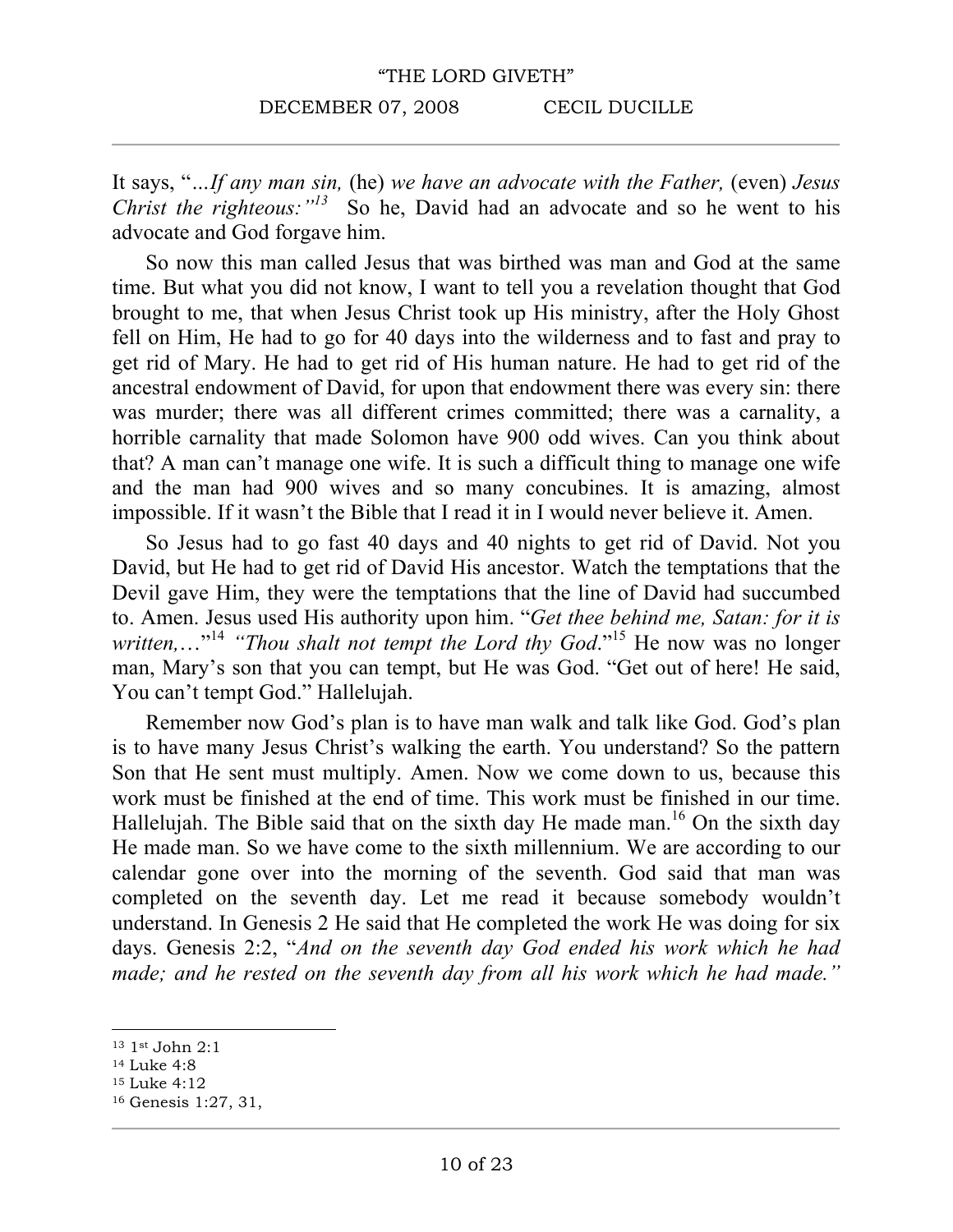Thank you Jesus. So the Lord ended His work on the seventh day and rested. Now between us, He is not yet resting, because the work is yet to be ended.

Now come to us. Come to us. I was called of the Lord; I was trained of the Lord; I was sent of the Lord and I should accomplish that which the Lord required, but I have not. Now let me explain to you what happened. Mavis was sick and I was sick. We had never been sick before like that. She had been sick, but I had never been sick before. I had been preaching that we will not die because we have to go through this tribulation and we must come out on the other side to offer up the sacrifice of the "*red heifer*".<sup>17</sup> Am I talking parables? The sacrifice of the "*red heifer*" means that in the offering of the morning the sacrifice was a lamb and the lamb represents Jesus, everybody knows that. But there was a female sacrifice made in the evening. The female sacrifice had to represent Jesus to be a sacrifice. So we have now Jesus in you. Amen. Jesus in you is again taking you to Calvary. In Revelation 14:1, we see where it says, "On mount Zion there was standing..." Turn to it for me please. "*…Lo, a Lamb stood on the mount Sion, and with him an hundred forty* and *four thousand,…"* They also were lambs; with His Lamb company; the company of the "*red heifer*"; the right hand of God that must be sacrifices at the end of time to finish the job. Because that sacrifice must cleanse the temple. Now read it for me somebody. Revelation 14:1, "*And I looked, and, lo, a Lamb stood on the mount Sion, and with him an hundred forty* and *four thousand, having his Father's name written in their foreheads."* Yes. It says, "tou patros autou";  $\langle \tau$ ου πατρος αυτου>; that means the Father and Himself. So the translation should be "…*having his name and his Father's name written in their foreheads."* Now what is the meaning of that? First of all, where were they? They were on mount Zion. Now Zion is the heights of God's people. When you talk about Zion you talk about Jerusalem, first of all you talk about Israel, then you talk about Jerusalem, then you talk about Zion. Israel is the Christian, Jerusalem is the holy place and Zion is the holy of holies. So there is a company of people who must go in to the holy of holies with God and you can only go in with the sacrifice of yourself. You cannot remain as you are and believe that, "I am going to be in the firstfruits of God." When Brother Alade preached about "Awake Zion, Awake" and speak of that and we all rejoiced in it.

"Oh yes, we are going to be that….."

WE WHO? Watch yourself, because there is a terrible division that is coming in the midst; wherein all of a sudden the bride was in the bride chamber; ready; waiting for the midnight hour. Are you waiting? You know it might strike

<sup>17</sup> Numbers 19:2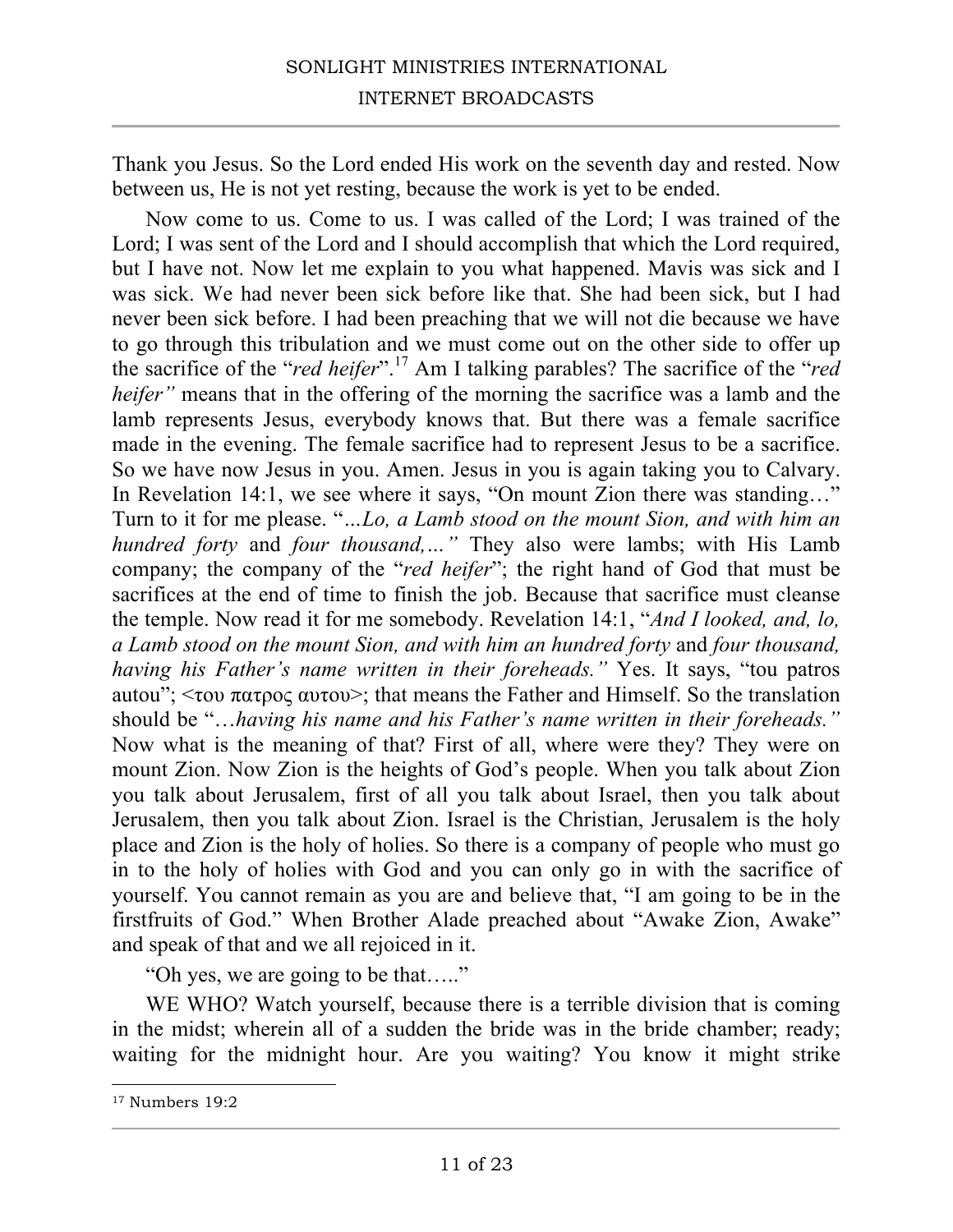tomorrow. Amen. Waiting for the midnight hour and then when the voice came, "*…Behold, the bridegroom cometh; go ye out to meet him."<sup>18</sup>* Somebody jumped up and found out that his lamp was gone out. Oh God have mercy upon us my God. The rich young ruler came to Jesus and he said, "*All these things have I kept from my youth up: what lack I yet?"* Jesus said, "Okay. Do one little thing for me. Go sell all the luxuries that you have, give the money to the poor, and come and then you will have what you are asking for."19 Don't you see that we are baggaged down and we cannot move as we are and the night is upon us and midnight is near to come and God has stopped preaching to you? I don't know if you know it? **God is not preaching to you anymore**. What we are going through here is an exercise of what He told us before. God is not trying to convince you of anything more now. **You must act or you are a part of the foolish virgins**. Can you imagine that? Either you must move on what God is telling you now or you are a part of the foolish virgins. It is time to give up earth now. It is time to give up worldliness now. It is time to give….. You know what I mean? Well, let's not talk too much about it.

We go back here "on mount Zion". That means it is time for the priest to go through the veil, but before the priest went through the veil he had to offer up his soul. Can you understand that? Before the priest went through he had to take the incense and put it on the altar and say, "Lord God for my soul and for the souls of Israel!" Amen! Put the fire on it! It would have to burn, no sediment left, no ashes. Amen. God Almighty is bringing you through a process that you have never gone through before. Hallelujah. The burning of the soul; the end of you; "God I leave it all to You!"

Do there on mount Zion then that means in the holy of holies, was standing Jesus Christ the Lamb who had already been crucified; but He is going to be crucified in you now. Hallelujah. The One hundred forty *and* four thousand: twelve, the completed man; twelve by twelve is one hundred forty *and* four, the completed church, completed man; zero, zero, zero.

12 the completed man

12 X 12 the completed church

X 000 the fullness of Christ

<sup>18</sup> Matthew 25:6

<sup>19</sup> Matthew 19:20, 21,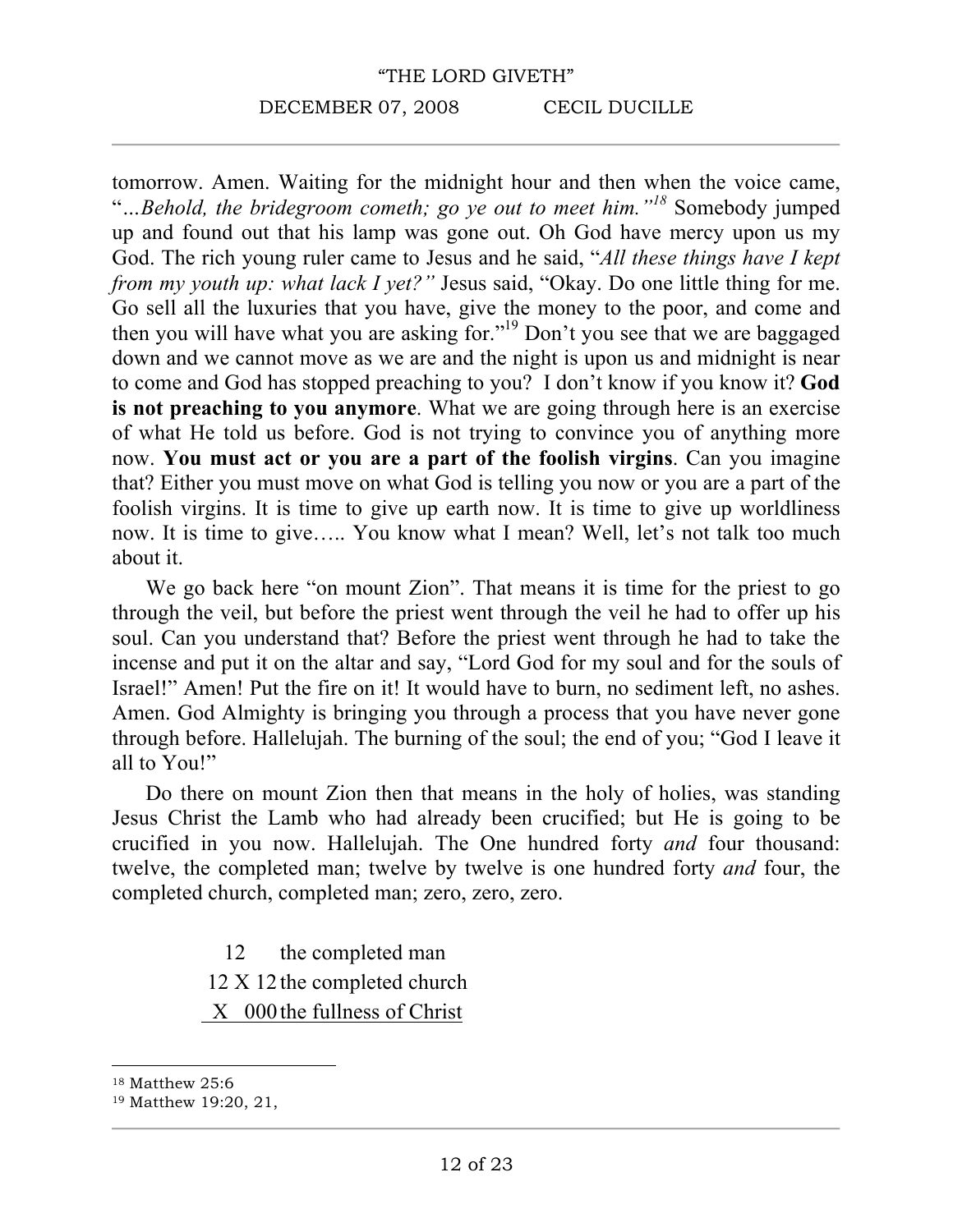## SONLIGHT MINISTRIES INTERNATIONAL INTERNET BROADCASTS

#### 144,000the fullness of Christ in His Body

You know I was just talking to Alade a while ago before he left about the "awake, awake," "truly, truly," we don't have that in our language. In the language of Hebrew and Greek, if you repeat a thing twice it has a greater significance than when you said it the first time. If I said, "Awake!" Then you are being commanded to awake! But there is a point where it comes to a compulsion, he said, "Awake, awake!" "Truly, truly I say unto you!" meaning to say that there is no possibility of it not being accomplished; **it is already accomplished in heaven**. Hallelujah. So God Almighty, His program is rolling on. If we are not careful the program goes ahead of us; misses us; the program leaves us behind, because **God cannot wait**. Hallelujah. He has a program and He must bring man to perfection and to Christlikeness at a certain time in His program and we are in the Seventh Millennium and God's program must be completed. Hallelujah. Amen.

When we asked God, "Put it off Lord? God please put it off?"

The Bible says that, "*only he who now letteth* will let, *until":* < *ek mesos gevntai*>; out of the midst the thing is birthed. You are going to be; God is holding back until He let loose. Do you know what God showed me? There was a time ordained for devils to have a certain amount of power and authority, because a power on a certain level was given to them by Adam. Amen. So your very adamic nature has bequeathed to the Devil a certain amount of power. Then there is the fact that we are flesh and blood, the fact that we have to submit to a bowl of soup. Amen. A man takes a bowl of soup and gave away his birthright and his blessing. For the fact that we have to submit to a bowl of soup to keep going and to keep alive; it means that our adamic person demands, has a certain authority. But we are to take this authority away. Amen. So then because of this Jesus Christ went into Gadara and a wild man came out at him and this man was lawfully possessed by a Legion of devils.20 Lawfully, do you hear that? "*The law of … life in Christ Jesus hath made me free from the law of sin and death."* Whatever this man had done, he had been possessed by a Legion of devils. When he saw Jesus he said, "*…What have we to do with thee, Jesus, thou Son of God? art thou come hither to torment us before the time*?"<sup>21</sup> **Has it ever occurred to you that the time would come when they need to be tormented and that we get the power to finish the job that Jesus could not do?** He couldn't do it, because He let them loose. I wonder if you are understanding the whole situation? So the time is important!

 $\overline{a}$ <sup>20</sup> Mark 5:9

<sup>21</sup> Matthew 8:29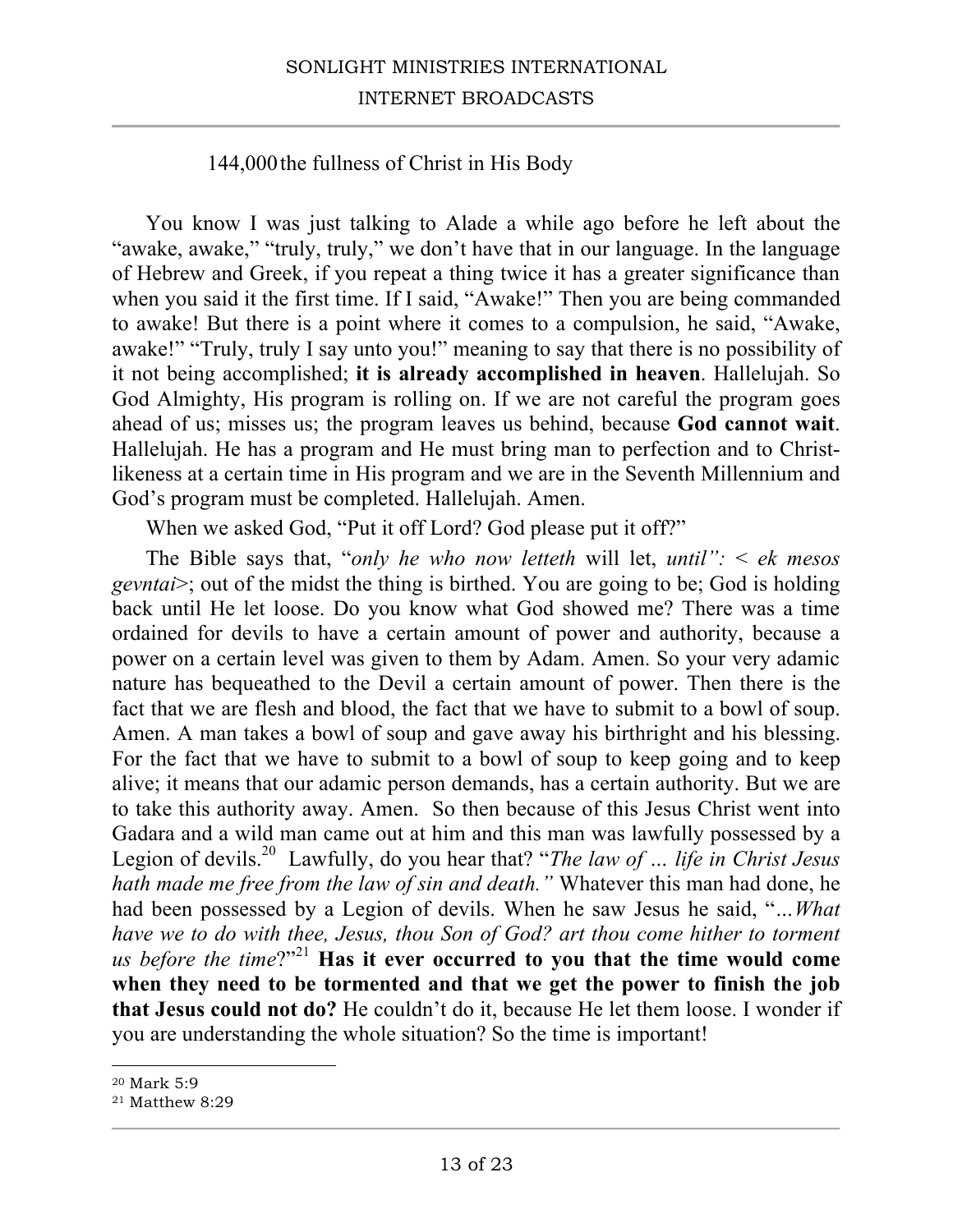We asked God, "Can You put off the time? Could You instead of 2008, could You lengthen it out?"

He said, "No. It cannot be changed again."

Now in thinking of it, today is December  $7<sup>th</sup>$ , 2008 and the year 2008 will soon be ended according to our calendar. I do not know if God's calendar is stretched out to April? But what I do know is that He told me that 2008 is the year of the end of the tribulation. As a matter of a fact counting from the day when He told me the tribulation started, when Israel was attacked, (I won't try to remember that now.) but God told me that that time was the beginning of the tribulation and the tribulation was forty years and the forty years end in 2008.

God Almighty is saying that, "The Devil's time has come."

So guess what? He must loose those spirits that are bound in the River Euphrates.<sup>22</sup> What are we talking about? Spirits bound in a river? It was right there that Satan had his first victory over humanity. Right there around that area around the Euphrates where Satan first tempted Adam and Eve, first got them to sin and took their authority from them. Amen. It is there that we must win our last victory, first victory I should say, taking back the authority from them. But God had to loose the spirits in the Euphrates. Now the spirits that govern Iran, Iraq, all those places around there, those people who are in that area; these spirits are being loosed. God has been preserving the earth from the destruction by the Devil, because I said to God, "You cannot allow, You would not allow the Devil to destroy Your earth?"

God said, "He could do it." Then He said a peculiar thing to me. He said, "But for the elect's sake no flesh would be saved."<sup>23</sup>

What is He saying? "But for the right hand of God: the same right hand that made the man Moses bring them out of the land of Egypt; the same right hand of God that worked with Abraham; worked with Isaac; the same right hand of God coming right down through Israel. This right hand came through Calvary. Hallelujah.

Now, whereas the Spirit used to talk to us, the Spirit is no longer talking to us. He is talking in us and He has given us this great endowment and we don't believe it. I said to God, "Lord God save Mavis. Save her."

God said, "Yes, yes. Save her, yes." He said, "But you, why don't you do it?"

 $\overline{a}$ <sup>22</sup> Revelation 9:14

<sup>23</sup> Matthew 24:22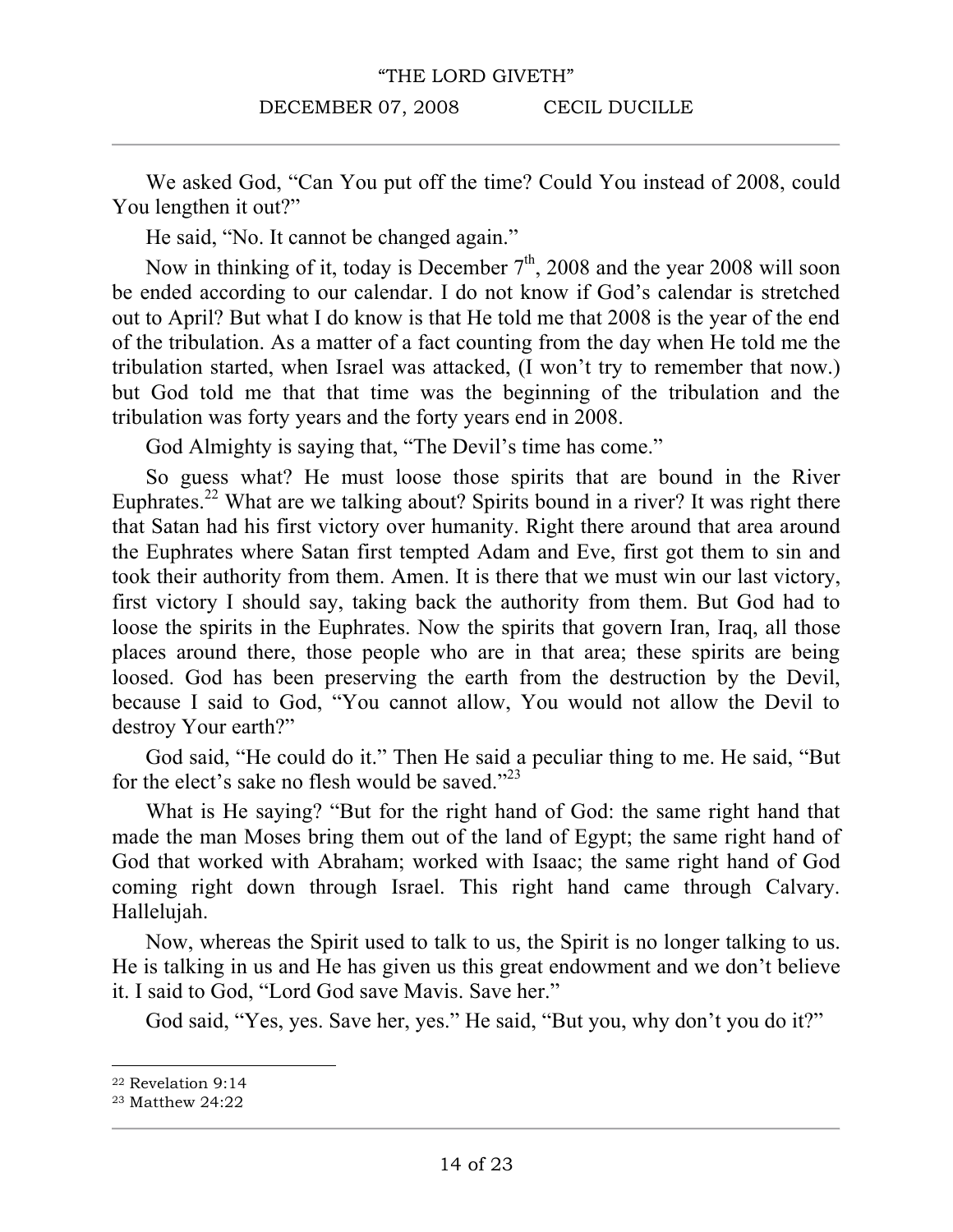"God, me? Do I have the power to save her?"

He took me to the scriptures. "*I give unto you power…over all the power of the*  enemy: and nothing shall by any means hurt you."<sup>24</sup> Amen. Let us read a little bit of it. If you understand what happened to me in that room with the Lord that day, then you are going to have a different view upon the whole situation. We go to Matthew 16:13, "*When Jesus came into the coasts of Caesarea Philippi, he asked his disciples, saying, Whom do men say that I the Son of man am?"* (He is telling them.) Verse 14, "*And they said, Some* say that thou art *John the Baptist: some, Elias; and others Jeremias, or one of the prophets."* Verse 15, "*He saith unto them, But whom say ye that I am?"* Verse 16, "*And Simon Peter answered and said, Thou art the Christ, the Son of the Living God."* "Yeshua Hamashiah You are the Messiah." My goodness that was something. Verse 17, "*And Jesus answered and said unto him, Blessed art thou, Simon Barjona: for flesh and blood hath not revealed* it *unto thee, but my Father which is in heaven."* 

Now I just want you to look at the picture here. The revelation that **Jesus is the Christ** is the root and foundation of our whole life and spiritual endowment. If you don't know that Jesus is the Christ; you have not spiritual endowment; nothing out there to look forward to. But if you know, then are you going to act upon it? You are going to have to start treating Him as the Christ. This is where we fail. We are not treating Jesus as the Christ.

We hear a little voice inside of us and we say, "I wonder if it is the Devil?"

Do you suffer from that too? Yes. God tells you something and you start wondering if it is the Devil. You don't know what to do so you go so and so and you ask this one. "What can I do?" "Help me here?" "Help me there?" You don't believe that Jesus is the Christ. Oh God help us! This is where I am telling you the story between Jesus Christ and myself; what happened.

So He said to me now, "*And Simon Peter answered and said, Thou art the Christ, the Son of the living God."* Verse 18, "*And I say also unto thee,…"* (Now He has turned to Peter.) Now the word Peter means little stone. Amen. But He used another word. "You are not just going to be a little stone anymore, but you are going to be a rock" "…*That thou art Peter, and upon this rock* (upon this confession) *I will build my church; and the gates of hell shall not prevail against it."* Wait, let's go on a little more. Verse 19, "*And I will give unto thee the keys of the kingdom of heaven:…"* Did you hear that? Yes! "*I will build my church upon* 

<sup>24</sup> Luke 10:19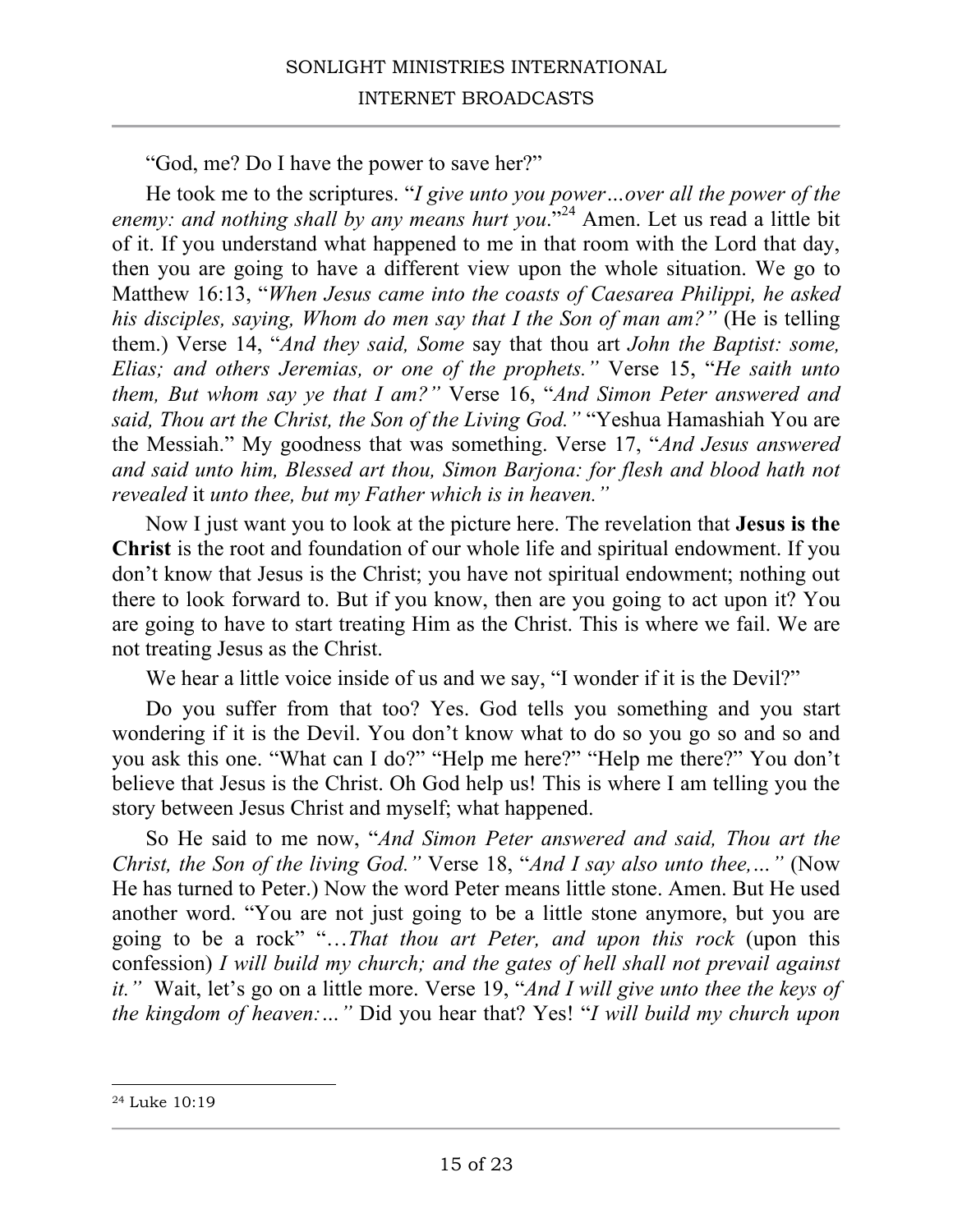*this rock and the gates of hell shall not prevail against it." "And I will give unto thee the keys of the kingdom…"*

Then God spoke to me and said, "That Word was not spoken for one man." It is spoken for many others who He will ordain. He said, "Yes. I give you the keys of the kingdom of God." Jesus is talking to me and He says, "*And I will give unto thee the keys of the kingdom of heaven:* (Watch it now!) *and whatsoever thou shalt bind on earth shall be bound in heaven: and whatsoever thou shalt loose on earth shall be loosed in heaven."* 

I said, "Lord yes." He reminded me of what happened, Jesus Christ came into my room, (you know the whole story,) for seven months.

He sat down with me one day and He said, "I want you to go and preach the gospel."

I said, "But God I don't know what to say, I don't know any words. I am not a preacher, I am an accountant."

He said, "Open your mouth and I will fill it." He began to tell me of the calling that He has called me to; the position of the right hand of God for this hour, for this generation, for this people and He said, "What ever you bind will be bound, whatever you loose will be loosed. I called you to this." He said, "But you don't believe."

I said, "Lord."

He said, "You don't believe." He said, "Worse than that, the people that I sent to you…"

Now did you know brethren that you were particularly picked out and sent?

He said, "The people that I sent to you don't believe either. They are following your example."

I said, "But God, how did I not believe?"

He said, "Well, I told you that whatever you bind on earth is bound in heaven. You went to India and the great angel of death attacked you and by the power of God I whispered in your ears and tell you to call on the blood and the blood smote that angel of darkness that had killed the apostle Thomas in India."

Right there close to the tomb of the apostle Thomas the thing came and it attacked me personally and we grappled in the middle of the floor and I was there speaking, "In the name of Jesus I rebuke you and so and so." While he was just going back and forth there like this and he held me like I held him there.

God came and whispered in my ears and said, "The blood."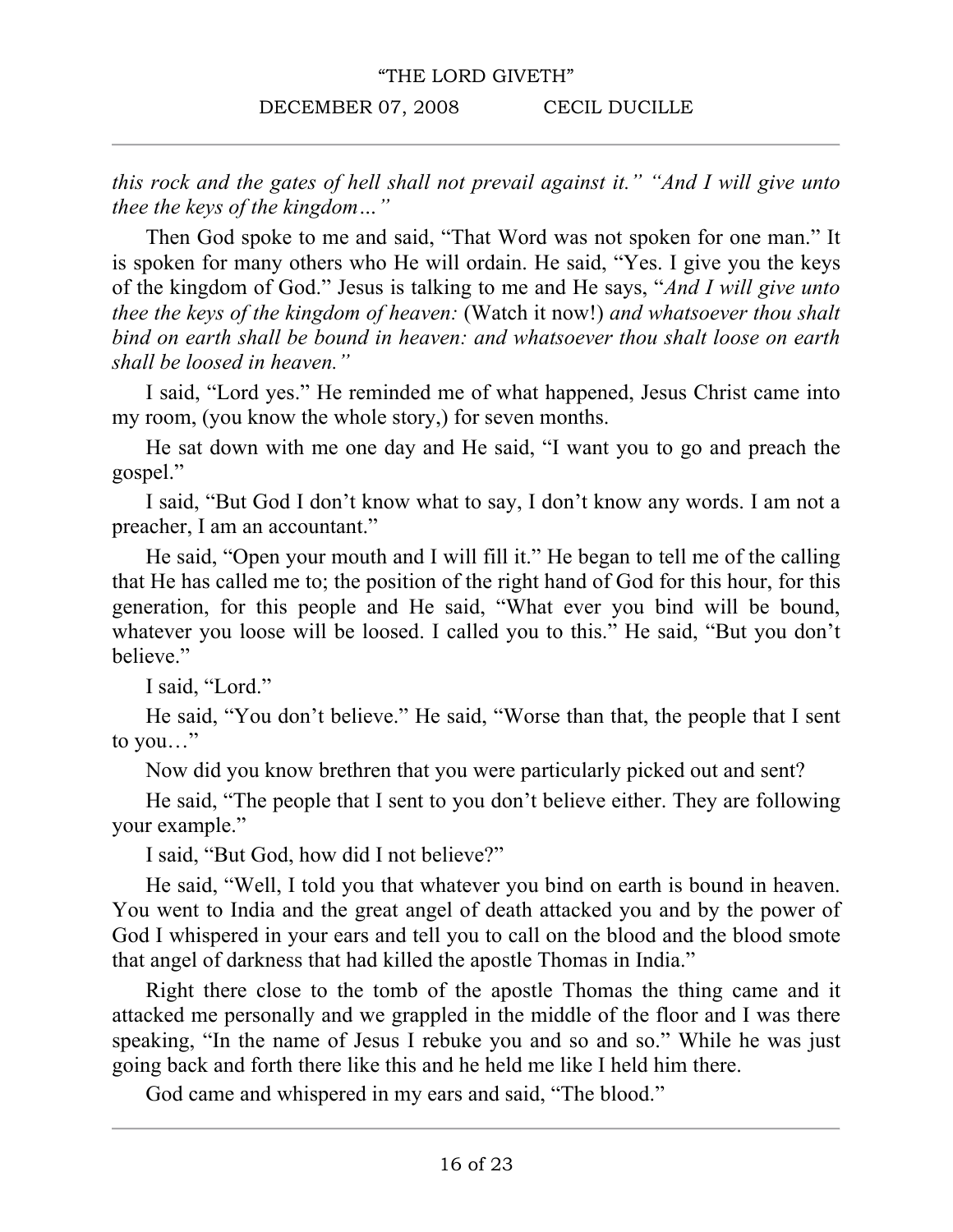I called upon the blood of Jesus Christ and I saw like the ceiling was bleeding blood and a drop of blood dropped right into his head and flattened him onto the floor. The great angel of death Kali got such a blow. He had never got it in his whole time.

He said, "I subdued the darkness of India under your hand." He said, "You went to Nigeria and Mami-Wata spirit attack you one night in the Presidential Hotel in Port Harcourt." Again God slammed that spirit and destroyed it.

He showed me that where ever He had sent me and I had gone and had destroyed these spirits and "that I never tell the brethren, '**This is your calling!**'" Amen.

I said to Him, "My thumb is stiff and can't bend. Why is my thumb in this condition and my whole body in this condition?"

He said, "The thumb is a symbol of the ministry of the apostle." He said, "I have sent you. I have given you an apostolic calling. You have not the sinews that cause this thumb to bend like this that come from the head Christ and it goes through many different sinews and nerves and things to cause this to happen. Look at that. Can a thumb work without all these sinews?" He said, "I have given you the sinews. **THE BRETHREN ARE ALL STAMPED WITH THE APOSTOLIC CALLING** of supporting a ministry in the earth to break the power of hell in this time in this hour in which we live." (My God.) He said, "You have not recognized it. You have not recognized the apostles, the prophets, the evangelists, the shepherds, the teachers. The very fingernail on the fingers, they look dead but they serve a purpose." He said, "You have not taught the people to recognize one another and submit to the gospel of Jesus Christ in them."

Yes, when I was hit with constipation over 10, 15 days, I was suffering great pains because of the medication that I was taking. I called to God, "What am I to do? No medication is working." Brother Burt called me and Sister Nancy said to Brother Burt over the phone there, "Tell him to take some figs." Immediately I remembered Jesus going to the fig tree for figs and the fig tree had no figs and He cursed the tree.<sup>25</sup> That tree should have heard God six months before. Do you understand that? Your tree should have heard God six months before and prepared himself for that hour when Jesus Christ would want figs.

But it was not so in my case. Brother Gerber and Sister Sandy, they sent the figs and it was sitting down in my refrigerator. Do you hear me? That means that six months before that they got the message that the fig tree didn't get.

<sup>25</sup> Matthew 21:19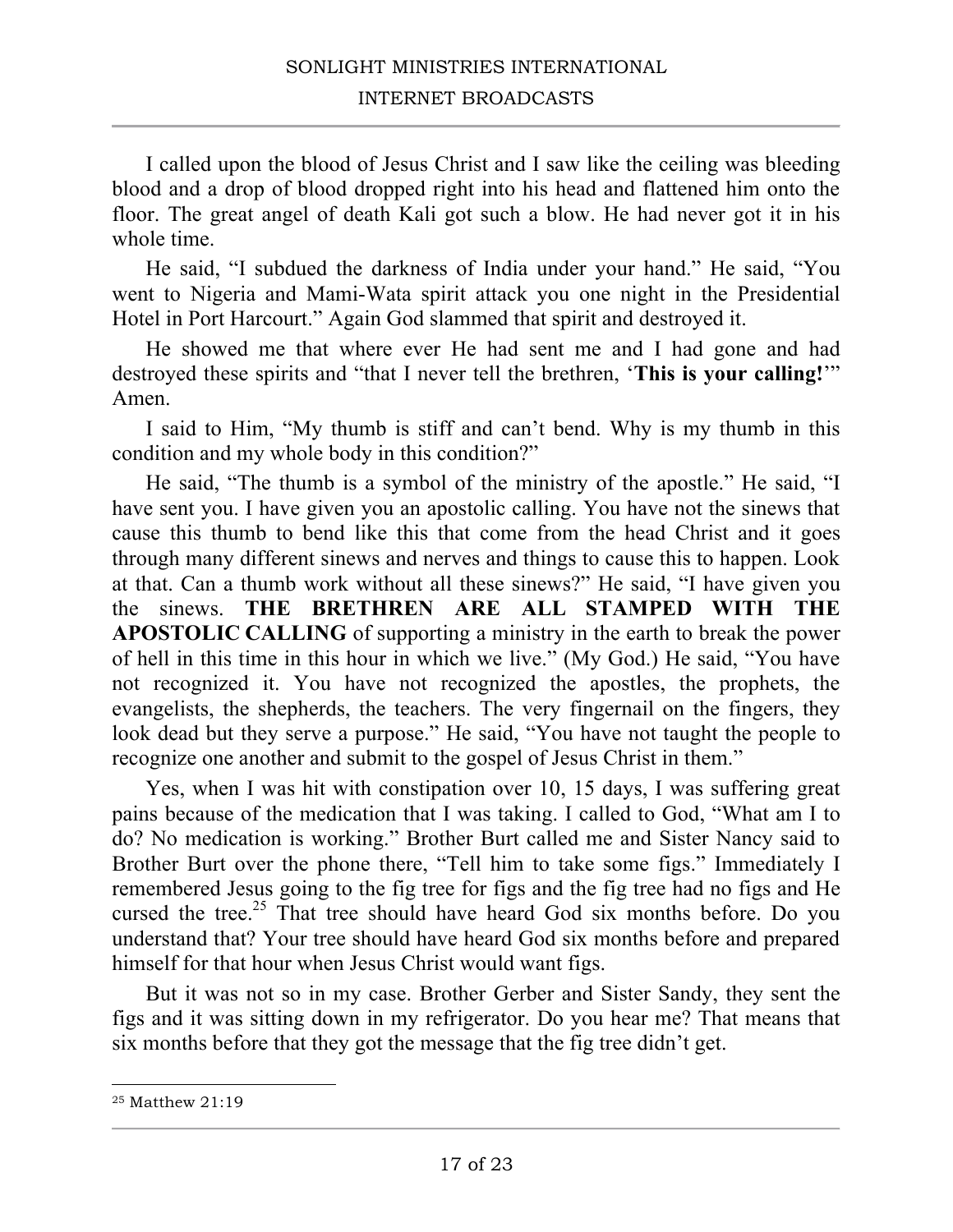I said, "But it is such simple things that God speaks to us.

God said, "You did not ordain one of these people."

Every man, Gordon sitting down there with the things on his ears, this is what the Spirit of God put in him to do. There is David, the Spirit of God put in him what to do. There is Gary, the Spirit of God put in him what to do. None of them were called and ordained by me to do anything. God Almighty is making up a body with a power that must destroy the power of Satan in our time. Don't you understand? This is what the Bible said. Are you afraid to think that you are a part of this elect? He said, "But for the elect's sake, no flesh would be saved." Satan is planning to destroy the world and to wipe out all humanity and to make this a dead planet.

I said to God, "He can't do it."

But God said, "Yes, he can do it. But for the elect's sake no flesh would be saved."

**WHO IS THIS ELECT?** We always think of some nice people, some other people of God. Let me tell you something. The church is whittling down to nothing. Go in to any church and you find nothing but trash. Satan is working because man is ruling. Anywhere man rules the Devil has pre-eminence.

God Almighty said He has ordained a people, we won't recognize them. From this day onward, let us recognize one another. Amen. Yes. Recognize this one, God gave you a voice, sing for Jesus. Recognize the other one, God makes you pray, you know just in silence you pray and heaven moves. God Almighty is telling us something. We have failed, but we won't fail anymore. Let us be determined to be what God wants us to be. Break the powers of darkness that have bound us so long and "*the sin which doth so easily beset* us".<sup>26</sup> Let us overthrow the Devil now. **The truth is if you don't believe it you won't do it**. Amen.

What blesses me, David kills Uriah to get his wife and when the prophet came to him and said, "*Thou* art *the man."<sup>27</sup>* David crumbled before God and asked God's forgiveness. God forgave him and made him the same David that brought forth Jesus Christ. Can you imagine that? So then if you don't believe in the power of God to deliver you; if you don't believe the power of God to set you free from you ancestral demonic nature; if you don't believe… Amen. **God is saying that you had better rise up and start believing**. Hallelujah.

 $\overline{a}$ <sup>26</sup> Hebrews 12:1

<sup>27</sup> 2nd Samuel 12:7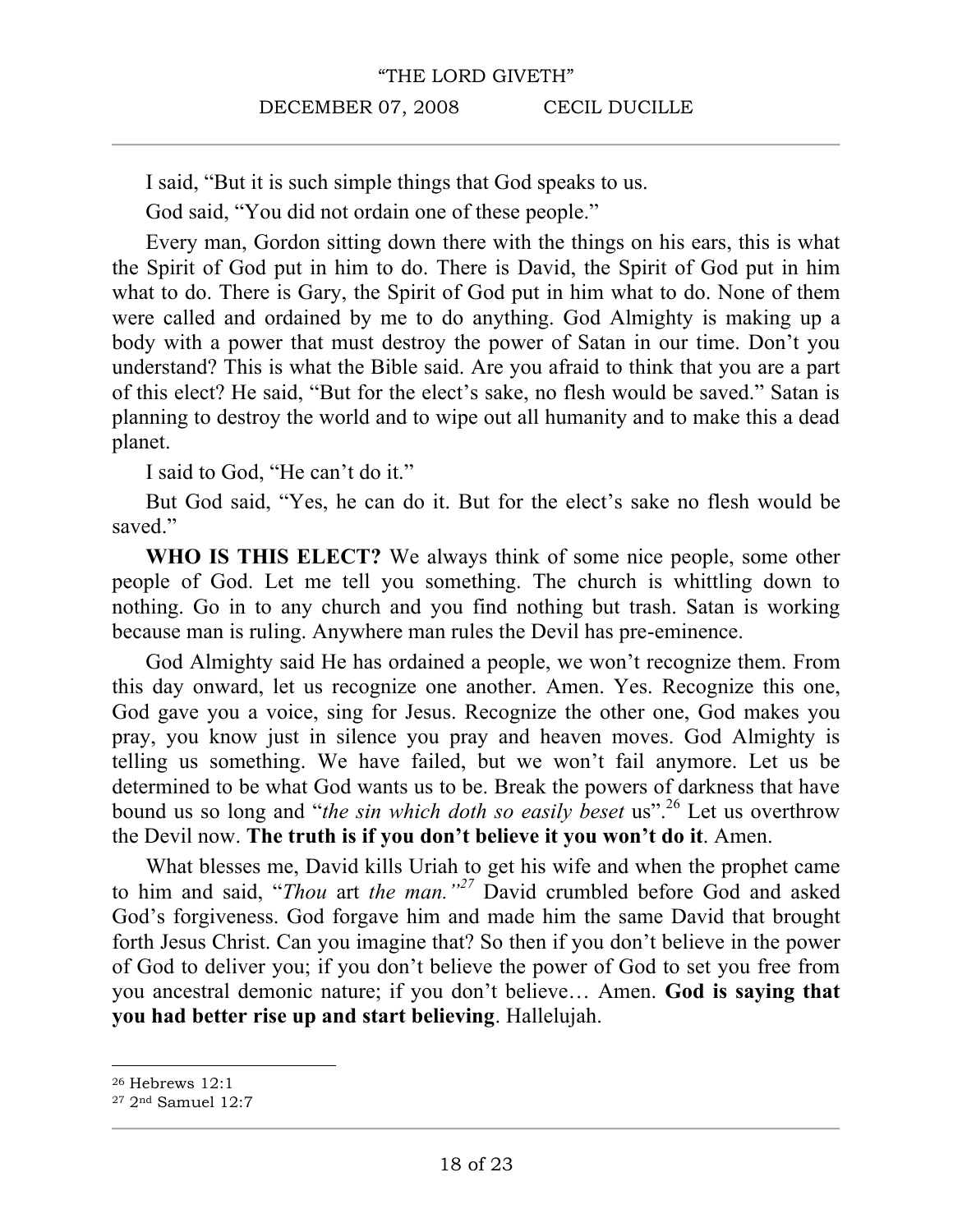I do believe that God has shown me in my training I believe I have seen every miracle that is written in the book here in my training.

Let's go back to the story of what Jesus talked to me.

So Jesus said to me, "All right, you have the power to raise the dead; heal the sick; cast out devils; to bind and to loose." He said, "You do it. Deliver Mavis."

I said, "In the name of Jesus Christ angel of death; power of death I come against you. I command you to loose your hold now!" Amen.

That night I was supposed to have problems in my knees and everything else. I actually danced in the room. 2:00 o'clock in the morning in the darkness dancing, praising God. Hallelujah. We went the next morning and we see her sitting up eating her breakfast. So I gave out the sound that we had received the miracle that we had asked for.

But then God came back. He said, "Now when you brought healing to Clifton Berry, the man who was born without a tongue, who received a tongue when you prayed for him. How did you do it?"

I said, "Well you whispered in my ears and told me You were going to do it, so I knew it was done."

He said, "All right." He said, "When you raised the man from the dead in Mayfield St. Elizabeth, while the death certificate was there, while his grave was being dug and the man jumped up and asked for food to eat." He said, "How did you do it?"

I said, "Well we just got in the Spirit and started shouting and command the Devil to loose Imansfield Manuel."

He said, "All right. He said, "Now, if it were not the will of God do you think that you could do it all the same?"

I said, "Yes. We do a lot of things that is not the will of God."

Did you know that? You have the power to do it and you can do a lot of things that are not the will of God.

So I said, "Yes."

He said, "Well I want you to tell Me if it is God's will that Mavis should come home at this time, would you be willing to give her up?"

Boy it was a tight one. I couldn't speak for a while.

I said, "Well God, You are God. You are God. My experience with You is that whatever You do, it is right. If You do this or that and it doesn't look good to me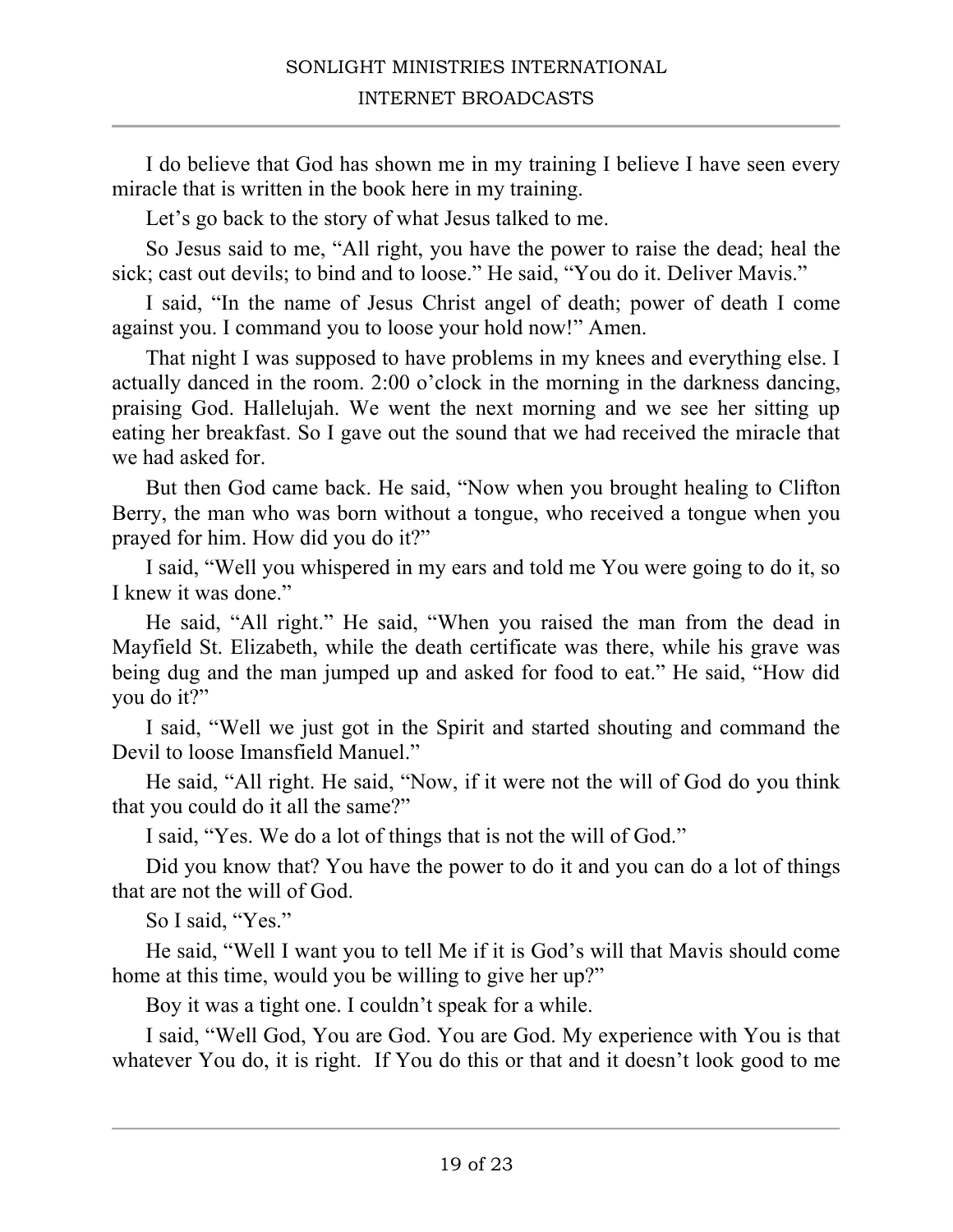and it doesn't feel good and it makes me feel unhappy – **I know it is good**." So I said, "Yes. I give her up to You if You want her to die."

Well secretly in my heart I believe He was testing me like how He tested Abraham. So I told myself, "Oh you passed the test because you give her up to Him." I went to the Morgue there where they had her and I expected her to get up. I went there and I saw that her lip was kind of twisted this way in the coffin. I said, "How could you people have her like this and then think you fixed her to look good?"

They said, "Well nobody told us to do it."

So while I was talking to them, I turned around and her lips changed and slightly opened and straightened up. I was expecting her to get up at that time, but she didn't. I wasn't convinced that God was going to let her stay in the heavenlies until yesterday when they closed the coffin. I still expected that she was going to jump up and frighten all of you. Amen. But then my word was, "Yes Lord."

So what we as a people should know is that this is the perfect will of God. In my training spiritually I have been with people in the heavenlies. They have visited, they have helped, they have delivered, they have fought with us. If you look at Ephesians 1:9, "*Having made known unto us the mystery of his will*, *according to his good pleasure which he hath purposed in himself:"* I want you to understand what He says here. That there is a mystery that God has in His will for mankind. Verse 10, "*That in the dispensation of the fulness of times…"* The "*fulness of times*", when all the different times of God have come into it's fulness, in that dispensation what is going to happen? "*That … he might gather together in one all things in Christ, both which are in heaven, and which are on earth;* even *in him:"* Hallelujah. The Bible says that, "*we also are compassed about with so great a cloud of witnesses". <sup>28</sup>* Hallelujah. It means that some of the brethren who have gone on before with the Lord are part of this cloud of witnesses. They are not just standing idly by, but they are helping us in whatever we are doing. Do you hear me?

We have to begin to stop using the natural. Stop using the natural and start using the spiritual.

I bowed down before God. I am sick. I have problems with a man and he is robbing me and everything like that. I left him and I went down to God and I said,

<sup>28</sup> Hebrews 12:1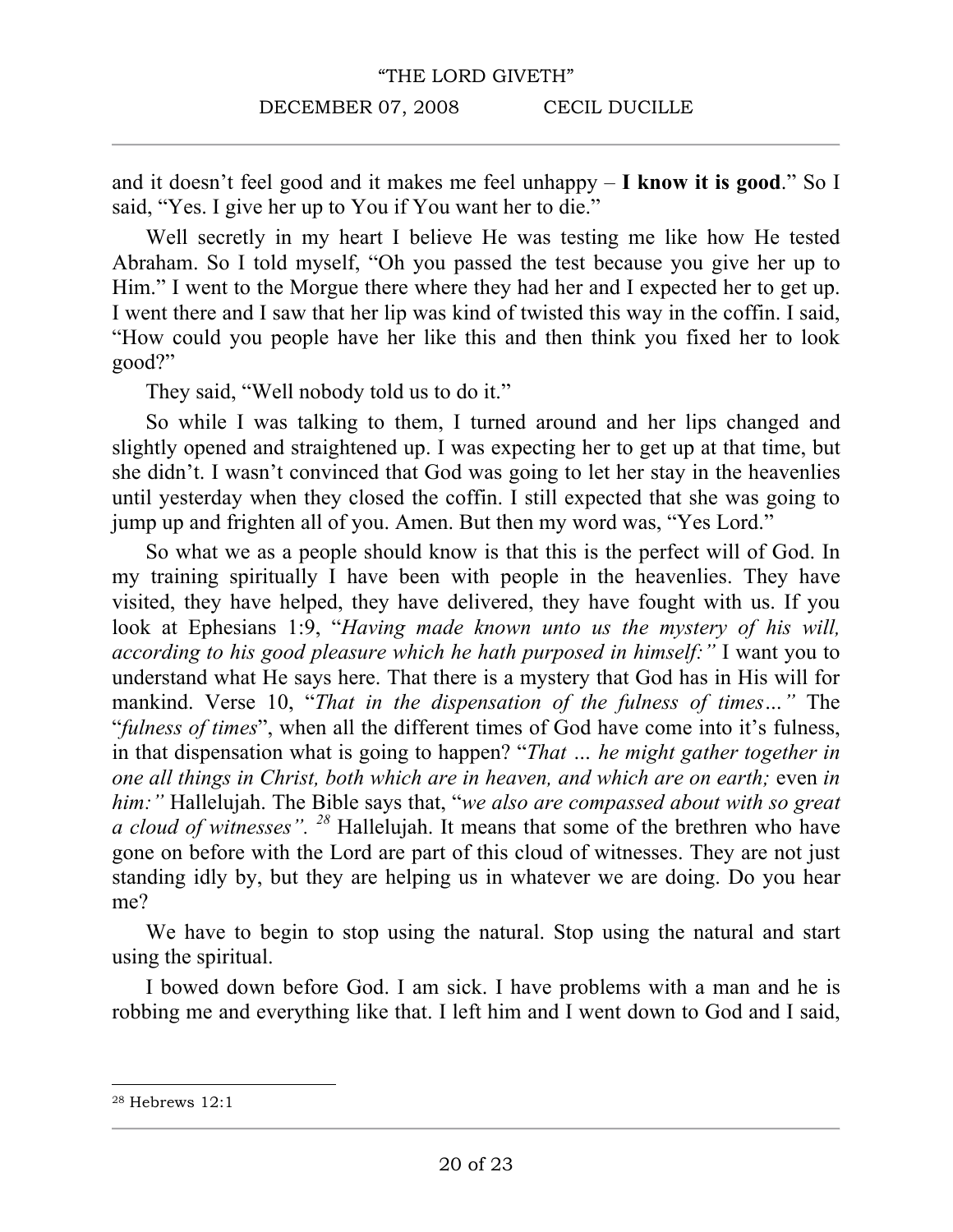"My God I cannot take this man into court. I don't have the energy. I don't have the money. I don't have the time. Lord God do something for me."

Do you know what God did? He went to one of the brethren, told him exactly what was going on and tell him to take charge of the case. You couldn't want better than that. God Almighty is trying to teach us to be spiritual although we are carnal.

I want to stop but I have something more to tell you. We are going to start to work in the heavenlies. The Bible says, "*For we wrestle not against flesh and blood*…"<sup>29</sup> If "*we wrestle not against flesh and blood*", how are we going to wrestle? We have to wrestle with spiritual power. First of all you have to accept the power that God has given you. "*I give unto you power….over all the power of the enemy: and nothing shall by any means hurt you."* Nothing on earth, neither in heaven nor in hell can disturb you or destroy you. This is a people who must bring deliverance to this generation.

Don't you understand that the people are being gathered now? You are being called to the right places in God that you might do what God wants you to do. Hallelujah. I have seen the heavenly hosts. I have seen the heavenly hosts. When I was in trouble and a certain person who I knew that is passed on rushed in between me and the demon. He made one pass over me, I was bound and I couldn't talk. He came and he did like this and the moment that he put his hand across my mouth.

I said, "I rebuke you in the name of Jesus."

The devil stopped. He said, "All right, since you say in the name of Jesus I have to go."

Yes. Yes. I have seen the heavenly hosts working with me.

I tell some people and they say, "He is a sorcerer."

Oh yes. Well I am telling you something. The power that is in you is building up. Amen. We are not glad for our brethren to pass away from this life, but they are not idle. They are part of the work to a point that certain people cannot stand it physically. God takes them into the heavenlies and they continue their work. Hallelujah.

You know that it is God's will to take Mavis from me. I am distraught. I am terrible distressed. I don't know what to do. But I still feel her presence so I am not lonely now. Yes I am not lonely now. I don't know if in the future it will be, but blessed be the Lord God Almighty. I have got one foot in heaven. Oh yes. I remember the covenant. The covenant we made and we didn't say, "till death do us

<sup>29</sup> Ephesians 6:12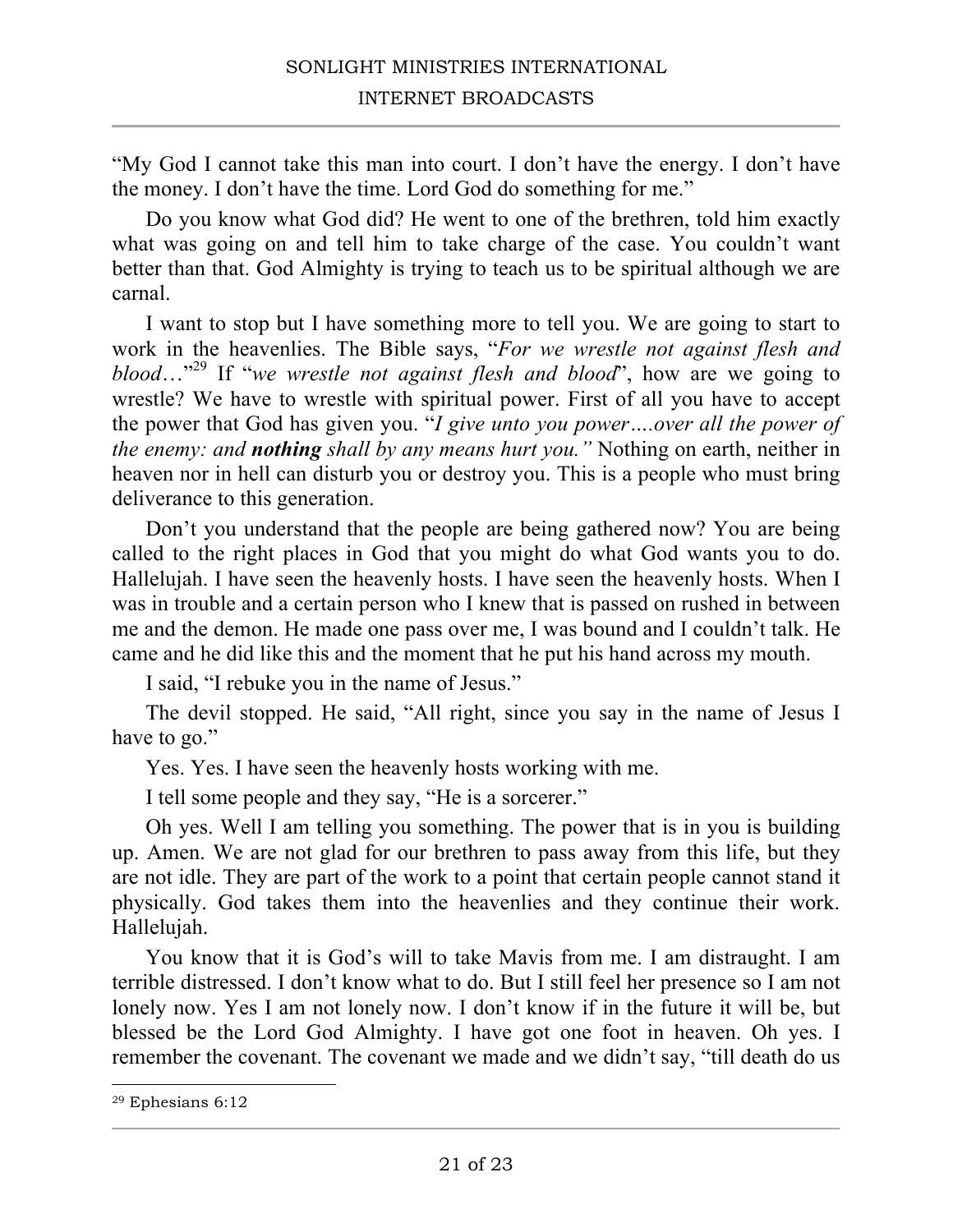part". We said, "Always and forever." There is nothing, nothing that can separate you from God's people or from who God binds you with a covenant, because the covenant that we made is an everlasting covenant. Amen. So when God outside of you in the Old Testament, He talked to us outside of us up to the baptism of the Holy Ghost when God comes into you.

Now there are some people who are speaking in tongues and they are not baptized in the Holy Ghost. You know you are baptized in the Holy Ghost because of the results. You see tongues are a peculiar thing. It can be psychological. If you repeat something enough you will automatically say it. It can be psychological. But then the true Spirit of God, when He moves in you He lifts you. Amen. When the Spirit of God moves in me my hands lifted higher than they could ever lift. The Spirit of God moving in you, He is moving in a way that He is going to break the kingdom of Satan. The worst devils that have ever been loosed on earth are now loosed. Yes. They are now loosed. God depends on you to tame them. God is depending on us. Stop fooling around in the natural things. Amen. Praise God.

The covenant that I made with her, the wedding thing said, "Till death do us part." We said, "Always and forever." and between us it was always "Always and forever". I knew God gave her to me and no powers will take her away. Amen. She is part of me, "*flesh of my flesh, bone of my bones*" in the heavenlies.<sup>30</sup> Do you understand it?

Come back to the thumb. How did this thumb work? What made it work? Brain, no not brain – mind. Is mind a natural thing? Can you show me your mind? and you can turn me a piece of it. But you can't show me your mind. That means that **God has ordained that the spiritual should motivate and work the natural**, but the natural is only a servant. Your natural body is only a servant, a servant of a spiritual being that is motivating it. Now if this is a principle of God – don't you understand? The more spiritual you get the more power you will have over the natural things. **How do you get spiritual?** Well it is simple. How did you get to become a lawyer or an engineer? How did you get it? You concentrated on it. God wants us to meditate on Him. The Devil is doing everything to prevent you from meditating. You are working down to the midnight and you drop into the bed and you can't meditate. Cut it out. This is God's time. Sorry, no more business. We have no time left. Amen. Hallelujah. When Brother Cheemah said that God showed him that he should put up something in Atlanta, he doesn't even know what God is doing with him. Yet as you move on you are going to find out,

<sup>30</sup> Genesis 2:23